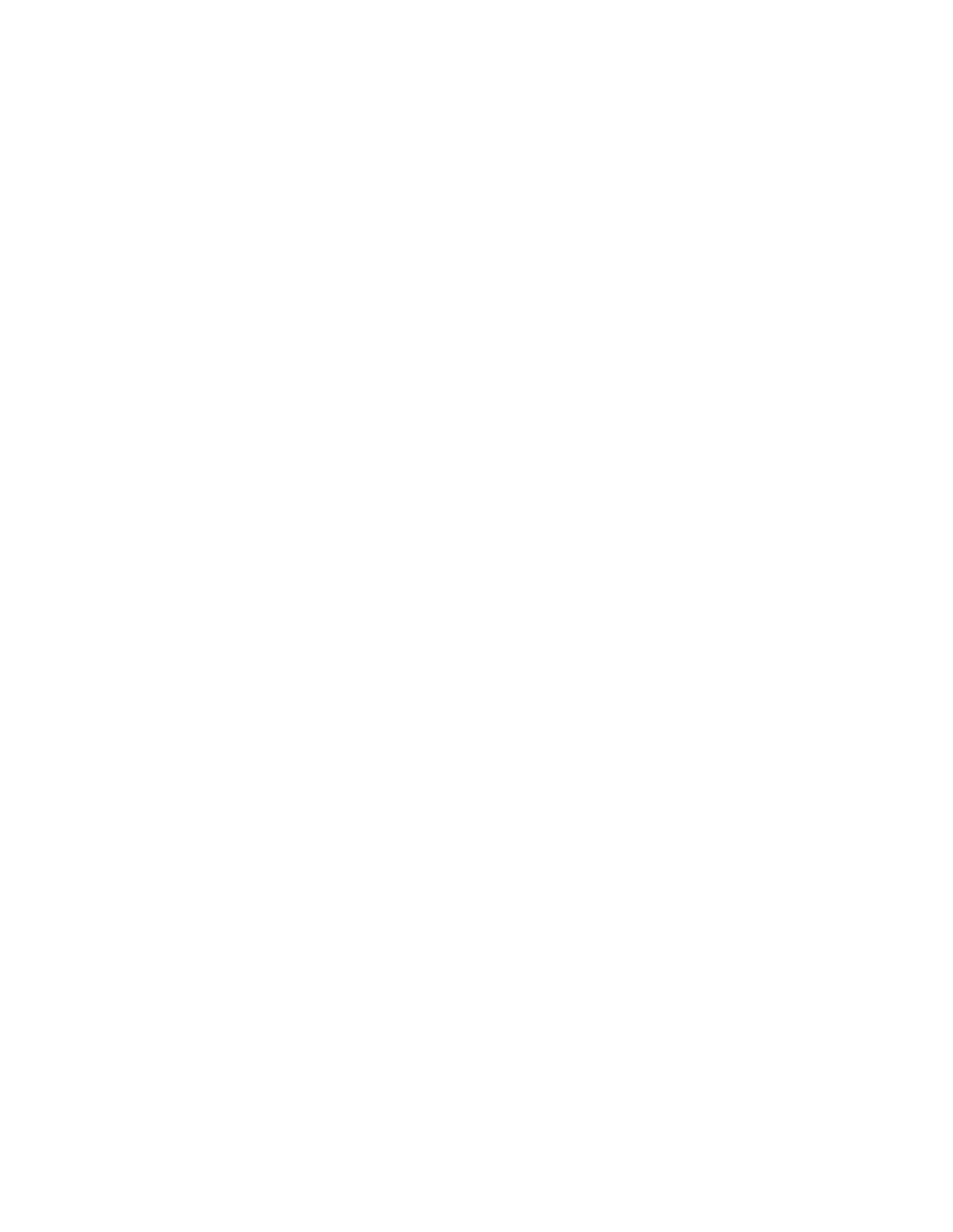# **Table of Contents**

|                                                                                | 4  |
|--------------------------------------------------------------------------------|----|
|                                                                                | 6  |
|                                                                                | 8  |
|                                                                                | 10 |
| Projected Medicaid Spending (Medicaid Claims, Supplemental Programs & Offsets) | 12 |
| Results through September - Global Cap Target vs. Actual Spending              | 17 |
|                                                                                | 19 |
| Appendices                                                                     |    |
|                                                                                | 20 |
|                                                                                | 21 |
|                                                                                | 22 |
|                                                                                | 23 |
|                                                                                | 24 |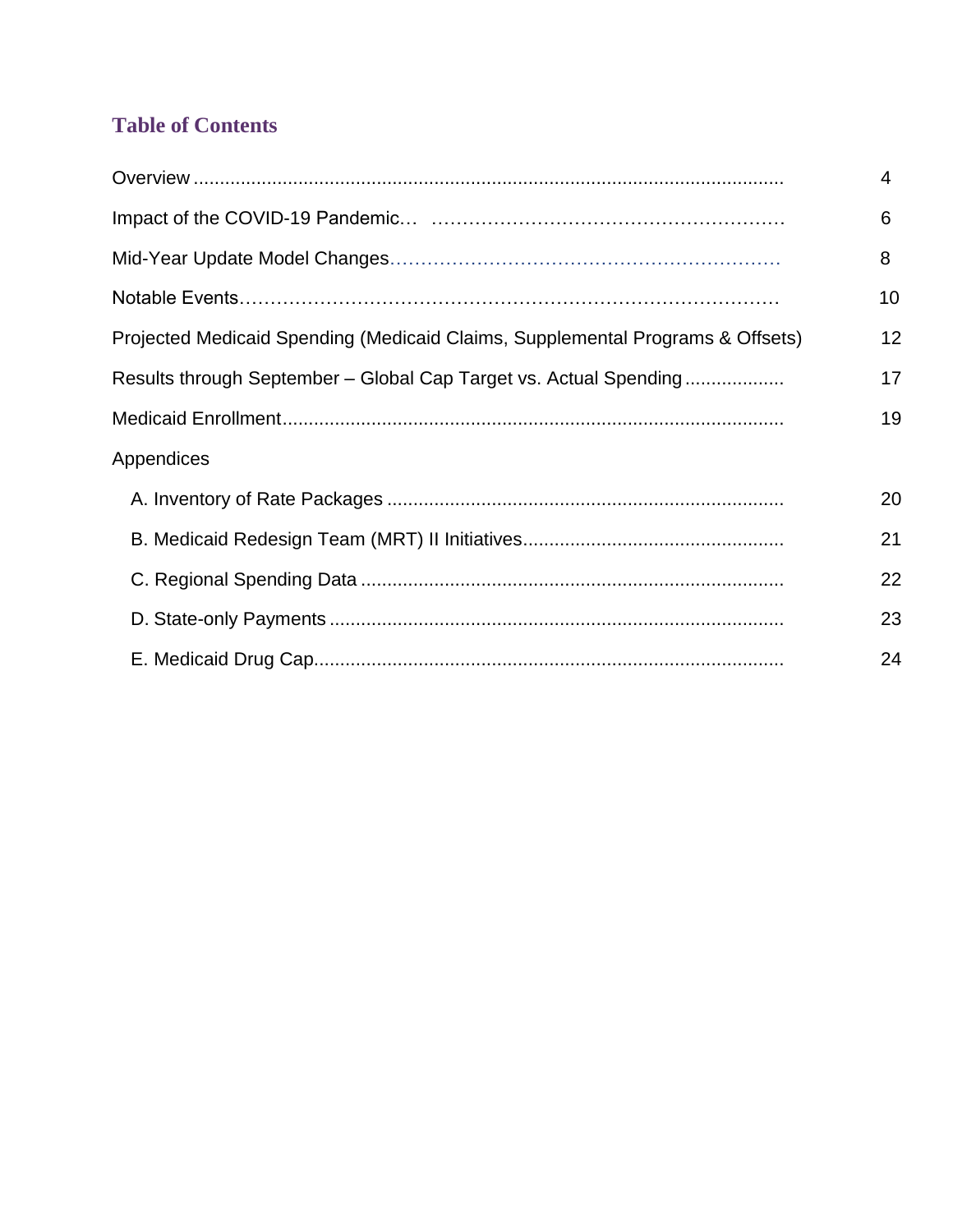### <span id="page-3-0"></span>**Overview**

 The Medicaid Global Spending Cap increased from \$19.9 billion in Fiscal Year (FY) 2021 to \$22.3 billion in FY2022, a net increase of \$2.4 billion.

This net increase primarily includes the Global Cap index growth of \$580 million (based on the 2.9 percent trend of the ten-year rolling average of the Medical Care Consumer Price Index [CPI]), increased costs for minimum wage rate adjustments of \$369 million, and the year-to-year decline of COVID-19 enhanced Federal Medical Assistance Percentage (eFMAP) support of \$1.2 billion.

 Major changes to Medicaid spending, as reflected in the Mid-Year Financial Plan Update, include the program restructuring efforts, and increased support to financially distressed hospital providers. These impacts are accounted for separately in the Financial Plan and do not result in an adjustment to the extension of the COVID-19 public health emergency (PHE) eFMAP benefit, the resulting costs associated with persistently elevated enrollment and delayed MRT II savings, attributable to the Federal Center of Medicare and Medicaid Services (CMS) Maintenance of Effort (MOE) guidelines restricting Global Cap.

The chart below breaks out the major components of the annual increase, including higher costs associated with both price and utilization increases. These costs are primarily offset by COVID-19 eFMAP support as well as MRT budget initiatives.



 **Price (\$2.2 billion):** The annual growth in the Medicaid Global Spending Cap is limited to the 10-year rolling This allowable growth rate is significantly less than national health spending projections prepared by CMS, which are expected to grow at an average annual rate of 5.4 percent for 2019-28 and reach \$6.2 trillion by 20281. average of the Medical CPI, which has declined over time from the initial 4 percent to the current rate of 2.9 percent. Components of price growth include:

- Trend increases for Mainstream Managed Care rates (\$1.2B);
- Trend increases for Long Term Managed Care rates (\$769M); and
- Various increases for fee-for-service (FFS) rates (\$267M).

 increasing from 7.0 million enrollees as of March 2021 to 7.6 million enrollees by March 2022. This growth is in **Utilization (\$2.3 billion):** Medicaid enrollment is projected to increase by 633,000 New Yorkers or 9.1 percent,

*<sup>1</sup><https://www.cms.gov/files/document/nhe-projections-2019-2028-forecast-summary.pdf>*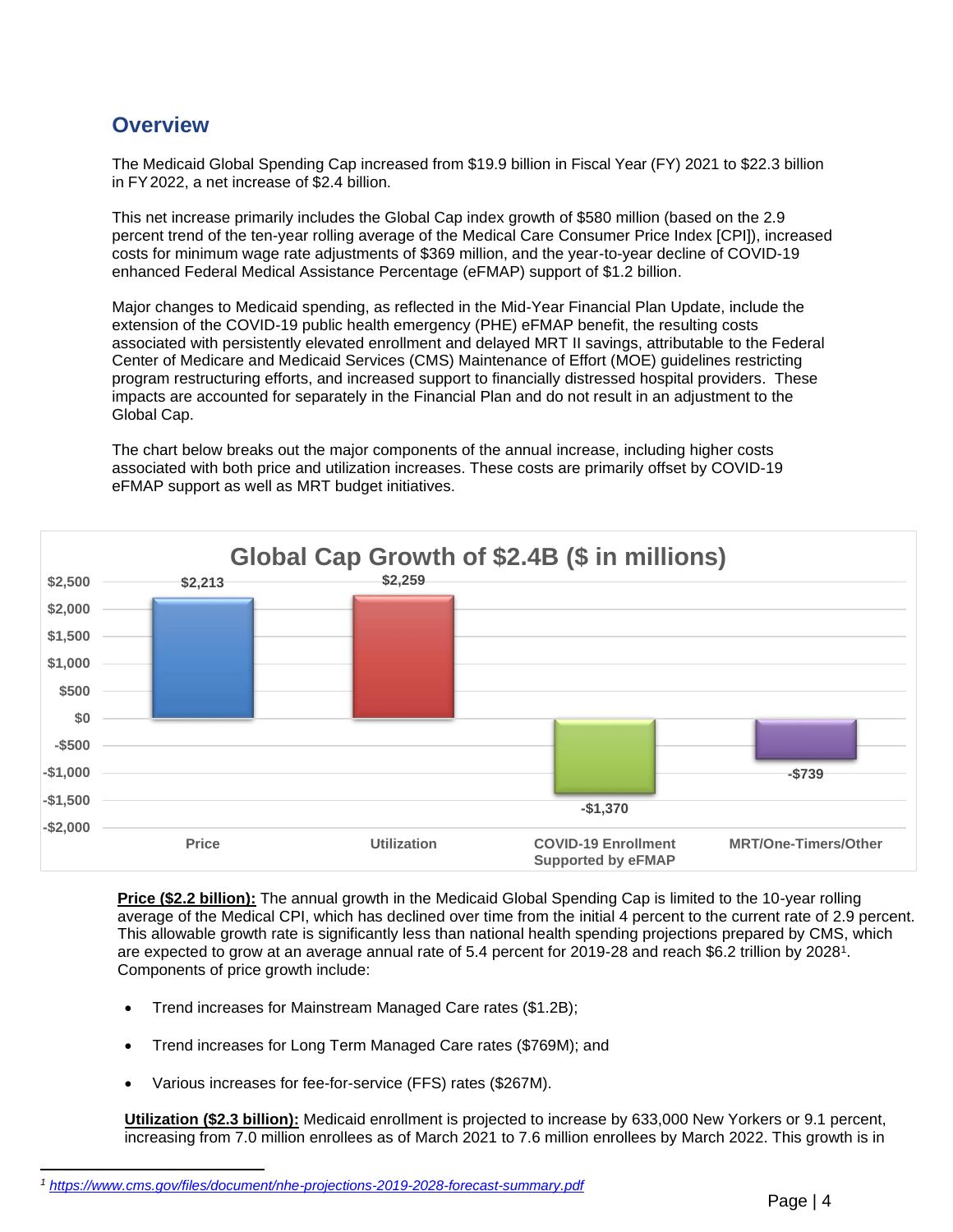large part due to the COVID-19 pandemic, including pandemic related Federal requirements that have precluded most forms of involuntary disenrollment from Medicaid (e.g., eligibility redeterminations), and attendant loss of employer-sponsored coverage or changes in income. Components of utilization growth include:

- Mainstream Managed Care enrollment, including HIV Special Needs Plans (SNPs) & Health and Recovery Plans (HARPs), are projected to increase by approximately 401,000 individuals by March 2022;
- Long Term Managed Care enrollment is projected to increase 13,000 individuals (5 percent); and
- Utilization is expected to partially return to pre-COVID-19 levels in acute care, nursing homes, and transportation fee-for-service categories of spending, resulting in an increase of 219,000 individuals in fee-forservice (FFS).

**COVID-19 Enrollment Supported by eFMAP (-\$1.4 billion):** The Global Cap is utilizing available COVID-19 eFMAP funding to offset the increased enrollment due to impacts of the COVID-19 pandemic.

 not fall into price or utilization include: **MRT II/One-Timers/Other (-\$739 million):** MRT budget actions, one-time costs/savings, or other payments that do

- Savings from budget actions such as New York City Health and Hospitals (H+H) Budget Actions, Public Emergency Certified Public Expenditure, and Returning Non-Distressed Providers to the Payment Lag (- \$603M); and
- to having an extra 53<sup>rd</sup> weekly cycle, as was the case in FY 2021 (-\$132M). • Returning to the normal pattern of 52 weekly Medicaid fee-for-service payment cycles in FY 2022 as opposed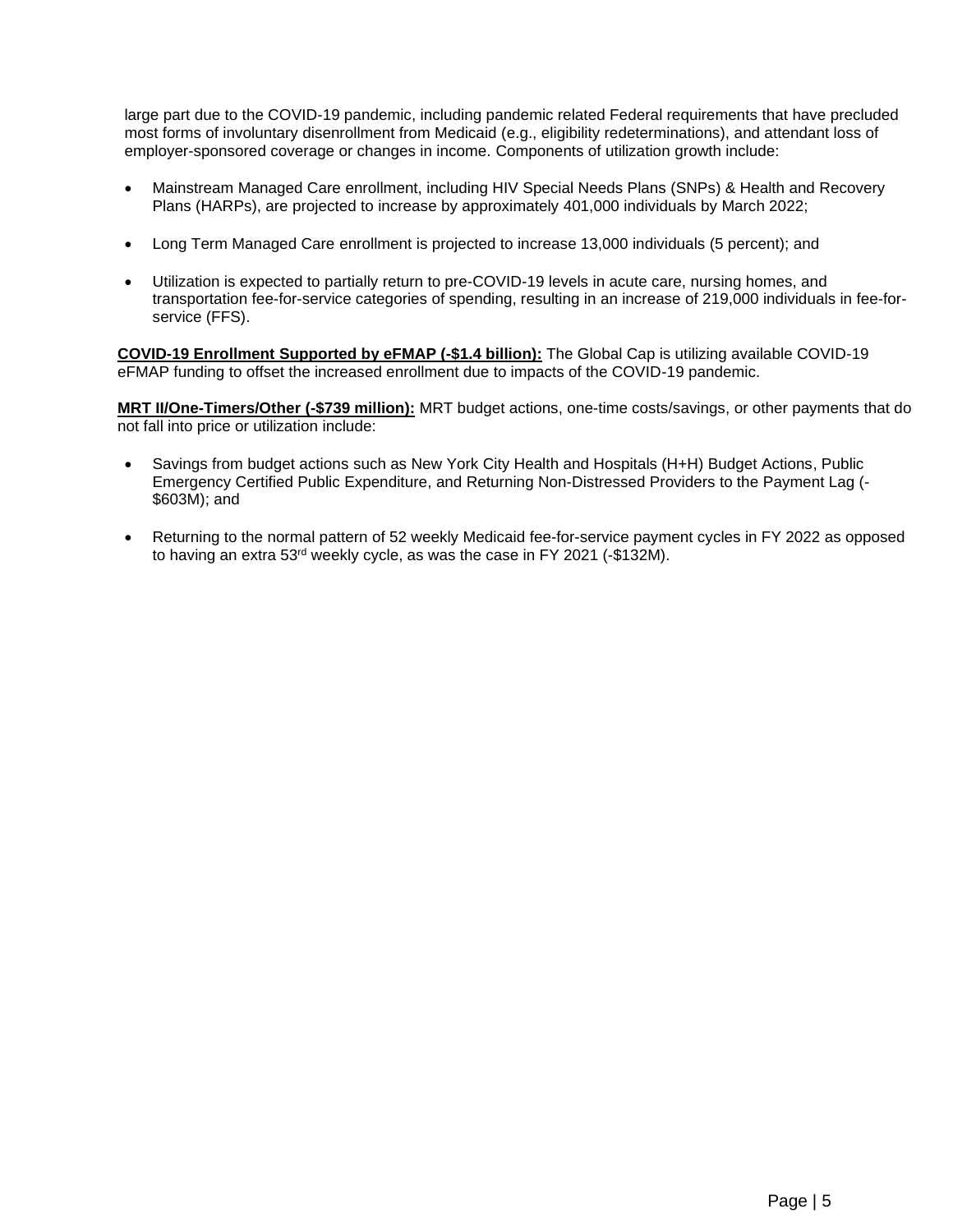# **Impact of the COVID-19 Pandemic**

 eFMAP) by 6.2 percent for each calendar quarter occurring during the Federal public health emergency declared by services already eligible for an enhanced Federal match did not qualify for the 6.2 percent eFMAP<sup>3</sup>. In response to the COVID-19 pandemic, the Federal government increased its share of Medicaid funding (i.e., the Secretary of Health and Human Services (HHS). The enhanced funding began January 1, 2020 and has continued into Fiscal Year 2022<sup>2</sup>. Certain expenditures, including expenditures for the Medicaid expansion population already eligible for enhanced federal match under the Affordable Care Act (ACA) and certain medical

The additional Federal resources reduced State and Local government costs and helped support the significant increase in Medicaid enrollment resulting, in large part, from individuals losing income and/or job-related insurance coverage because of the COVID-19 pandemic. Due to Federal MOE requirements under the FFCRA, states are precluded from terminating an individual's Medicaid enrollment, except in very limited circumstances (e.g., death, moving out of state, voluntary termination, etc.) and, for a period, making any changes in the amount, duration and scope of Medicaid benefits, as a condition of receiving eFMAP.

The following table provides the projected and actual fiscal impacts attributed to the pandemic related to the additional COVID-19 eFMAP that is claimed on a one-month lag. There is a year-to-year decline of eFMAP due to the claiming of 14 months in FY 2021 (for the period of January 2020 to February 2021) and 12 months projected to be claimed in FY 2022 (for the period of March 2021 to February 2022). Due to the timing of reconciliations, March 2022 COVID-19 eFMAP will be realized in April 2022, which is the first month of FY 2023 (\$302 million combined State and Local shares).

| COVID 19 eFMAP FY 2021 to FY 2022<br>\$ in millions |         |         |                      |
|-----------------------------------------------------|---------|---------|----------------------|
|                                                     | FY 2021 | FY 2022 | <b>Annual Change</b> |
| State Share                                         | \$3,420 | \$2,983 | (\$437)              |
| Local Share                                         | \$754   | \$646   | (\$108)              |
| Total 6.2% eFMAP                                    | \$4,174 | \$3,629 | (\$545)              |

#### **Increased Enrollment:**

As stated previously, the COVID-19 pandemic resulted in the most significant one-year increase in Medicaid enrollment since the inception of the program. Increased enrollment resulted as individuals lost income and/or jobrelated insurance coverage and as the State was required to suspend termination of eligibility under federal law as a condition of receiving eFMAP.

Between March 2020, when the Federal public emergency was declared by the Secretary of HHS, and September 2021, the end of this reporting period, Medicaid enrollment increased by 1.1 million. A month-by-month summary of Medicaid enrollment can be found at: [NYS Medicaid Enrollment Databook.](https://www.health.ny.gov/health_care/medicaid/enrollment/) 

#### **Spending on Services:**

 The COVID-19 pandemic has impacted both the utilization of services and the intensity of services beneficiaries sought as compared to prior years, and as compared to expected spending during the reporting period. This was particularly the case for certain types of services discussed briefly below.

 Declines in inpatient services were observed as elective procedures were cancelled or postponed. However, the associated spending decreases were partially offset by increased costs associated with higher intensity COVID-19 related inpatient care (e.g., ventilation, intubation) and emergency related services.

Long-term care services that comprise a significant portion of Medicaid spending were also impacted as utilization of

 *2 As of the date of this Report, the Federal government has extended the public health emergency through January 2022 which allows for COVID-19 eFMAP through at least March 31, 2022. Notwithstanding the Secretary's ability to revoke the emergency prior to the start of a new calendar quarter (i.e. prior to January 2022), the State's financial plan assumes COVID-19 eFMAP will continue through the end of FY 2022.* 

 <sup>3</sup>*The ACA's Medicaid provisions allows New York to utilize Federal funding (90% Federal Share) to expand Medicaid to single and childless adults with incomes up to 138 percent of the Federal Poverty Limit.*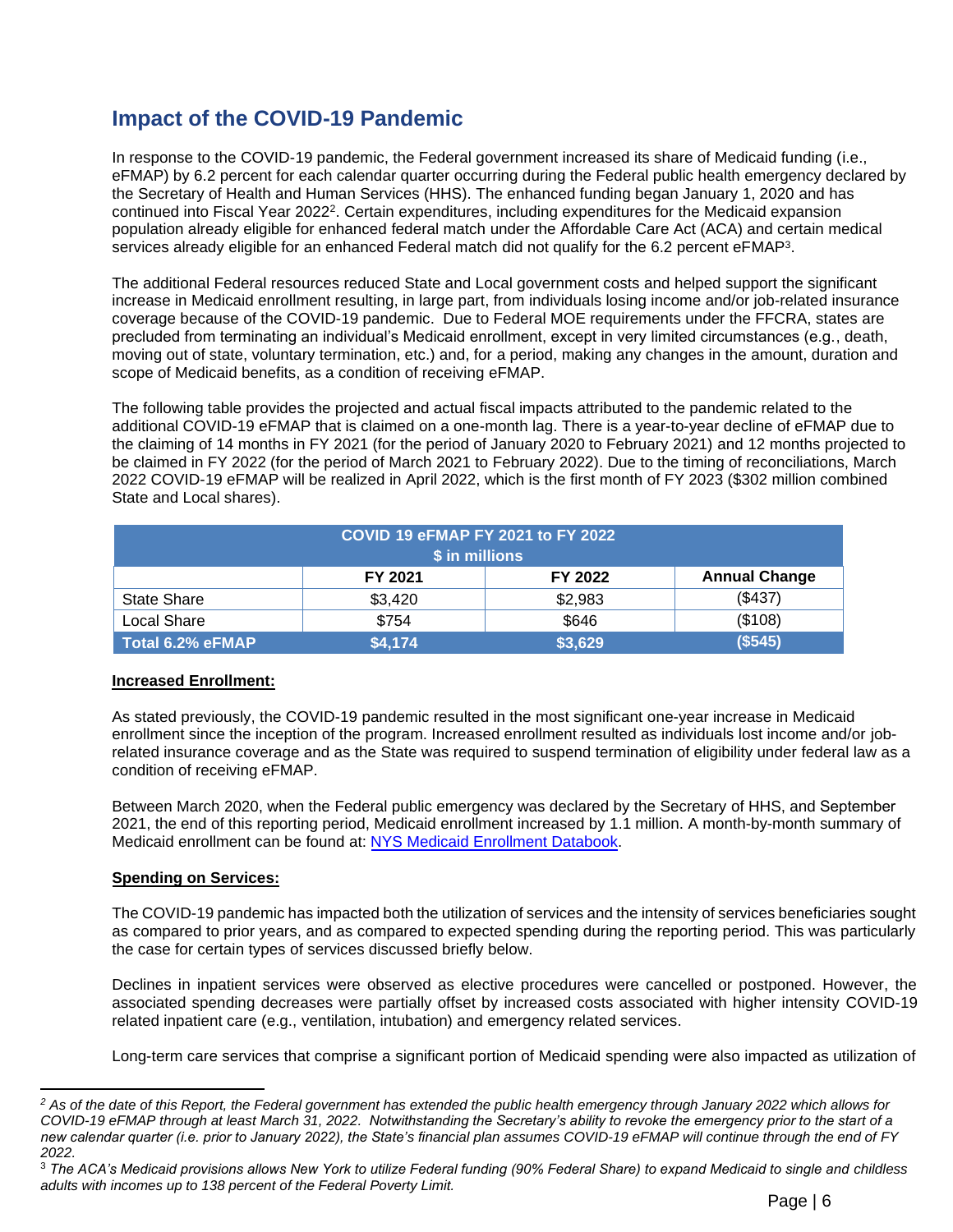nursing home services decreased; as did personal care services as enrollees deferred services due to the risk of exposure to COVID-19, and as enrollees sought additional informal supports. Certain other services in congregate settings were also closed resulting in lower overall long-term care utilization.

 Increased flexibility for telehealth services, including the expansion of telehealth options for clinics, optometrists, and dentists, and the ability of enrollees to seek certain telehealth services through alternate modalities, resulted in increased utilization for certain types of services. Much of the telehealth spend during the COVID-19 period tied directly to behavioral health services.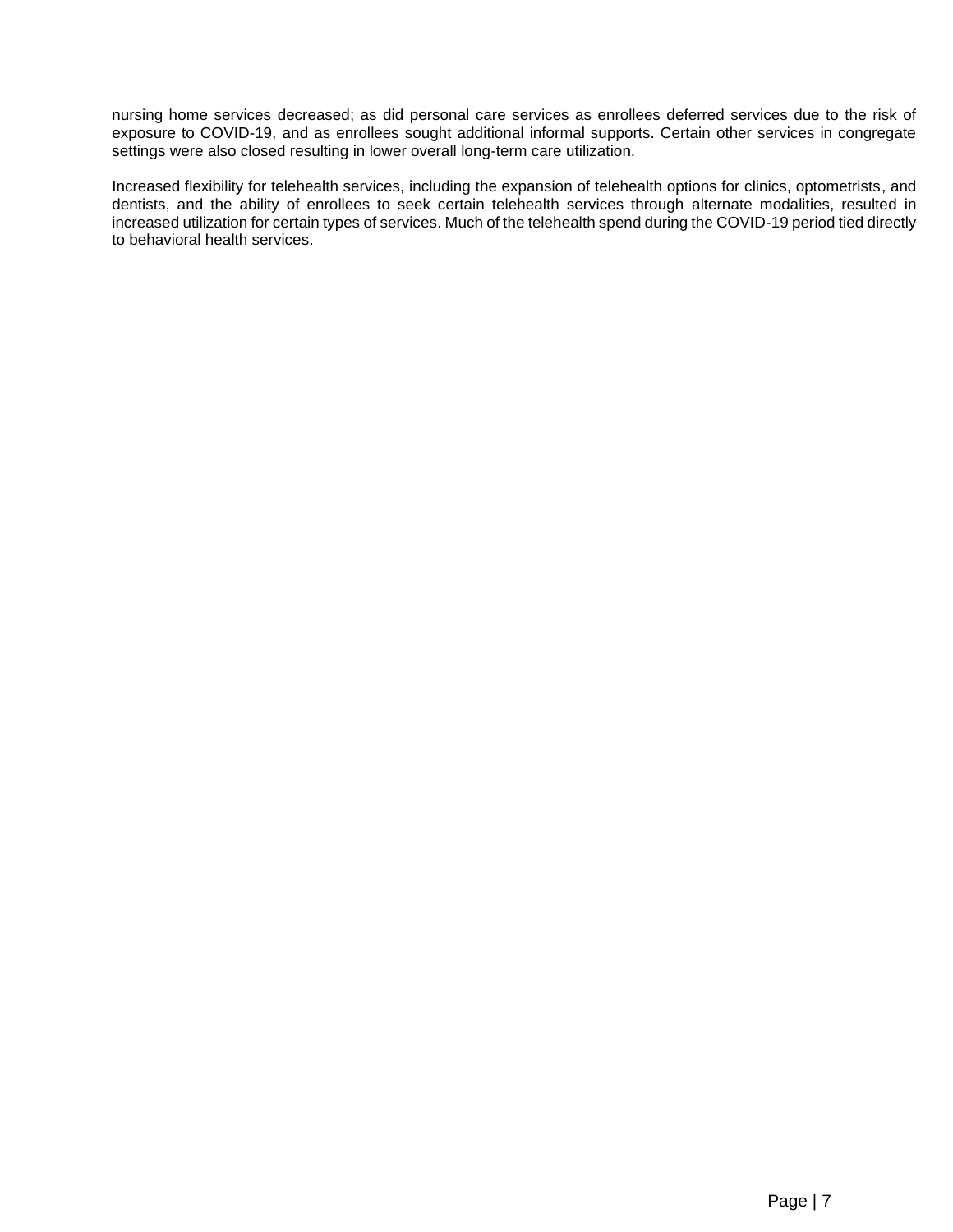# **Mid-Year Update Model Changes**

 DOH, in collaboration with the Division of the Budget, updated the Enacted Budget Medicaid Global Cap Model for price and utilization trends based on spending through July 2021, as well as other known factors. This Mid-Year Update Model projects spending to be aligned with the Global Cap spending target of \$22.3 billion. The following table outlines the changes from the Enacted Budget Model of the 1<sup>st</sup> Quarter Global Cap Report to the Mid-Year Update Model of the 2<sup>nd</sup> Quarter Global Cap Report.

| Mid Year Update Model Changes (\$ in millions) |                                       |                                        |                               |  |
|------------------------------------------------|---------------------------------------|----------------------------------------|-------------------------------|--|
| <b>Category of Spending</b>                    | <b>Enacted</b><br><b>Budget Model</b> | <b>Mid-Year Update</b><br><b>Model</b> | \$ Change<br>Higher / (Lower) |  |
| <b>Medicaid Managed Care</b>                   | \$20,748                              | \$20,909                               | \$161                         |  |
| Mainstream Managed Care                        | \$12,737                              | \$12,896                               | \$158                         |  |
| Long Term Managed Care                         | \$8,011                               | \$8,014                                | \$2                           |  |
| <b>Total Fee For Service</b>                   | \$7,068                               | \$7,249                                | \$181                         |  |
| Inpatient                                      | \$2,556                               | \$2,529                                | (\$27)                        |  |
| Outpatient/Emergency Room                      | \$349                                 | \$345                                  | $($ \$5)                      |  |
| Clinic                                         | \$407                                 | \$406                                  | ( \$1)                        |  |
| <b>Nursing Homes</b>                           | \$3,119                               | \$3,189                                | \$70                          |  |
| Other Long Term Care                           | \$867                                 | \$900                                  | \$33                          |  |
| Pharmacy                                       | (\$1,011)                             | (\$934)                                | \$77                          |  |
| Transportation                                 | \$239                                 | \$267                                  | \$28                          |  |
| Non-Institutional                              | \$542                                 | \$547                                  | \$5                           |  |
| <b>Other State Agencies</b>                    | \$1,517                               | \$1,186                                | (\$331)                       |  |
| <b>Medicare Part A/B &amp; D</b>               | \$2,416                               | \$2,672                                | \$256                         |  |
| <b>All Other</b>                               | (\$47)                                | \$48                                   | \$95                          |  |
| <b>Medicaid Administration</b>                 | \$452                                 | \$452                                  | (50)                          |  |
| <b>State Operations</b>                        | \$302                                 | \$301                                  | (\$1)                         |  |
| <b>Local Cap Contribution</b>                  | (\$6,727)                             | (\$6,482)                              | \$245                         |  |
| <b>COVID-19 eFMAP</b>                          | (\$3,024)                             | (\$3,629)                              | (\$605)                       |  |
| <b>Audit Collections</b>                       | (\$412)                               | (\$412)                                | \$0                           |  |
| <b>TOTAL</b>                                   | \$22,295                              | \$22,295                               | (\$0)                         |  |

**Medicaid Managed Care (\$161 million):** The extension of the PHE is accompanied by cost increases for enrollees whose coverage has been extended due to MOE provisions in FFCRA, as well as the State's 12-month continuous coverage mandate.

 **Nursing Home (\$70 million):** The case mix methodology was updated per the FY 2022 Enacted Budget initiative; however, savings did not materialize to the levels previously projected.

 also lower rebates). **Pharmacy (\$77 million):** Anticipated rebates were reduced to align with recent drug utilization and invoicing trends. Such trends include significant growth in the 340B program (which utilizes 340B drugs not eligible for rebates), and increased utilization of generic drugs (which have lower upfront costs, but

**Other State Agencies (-\$331 million):** Reflects additional Financial Plan resources to support Office for People with Developmental Disabilities (OPWDD) related Medicaid local share expenses.

**Medicare Part A/B & D (\$256 million):** Includes all FY 2022 regularly scheduled Medicare payments for Part A&B and Part D Clawback Part D (\$201M) to bring the State current on invoices. Trends for utilization and rates were also updated to reflect more recent spending patterns.

 hospitals and nursing homes that are critical safety-net providers; funded by an equal offset from the **All Other (\$95 million):** Includes the Distressed Provider Assistance Account Payment which supports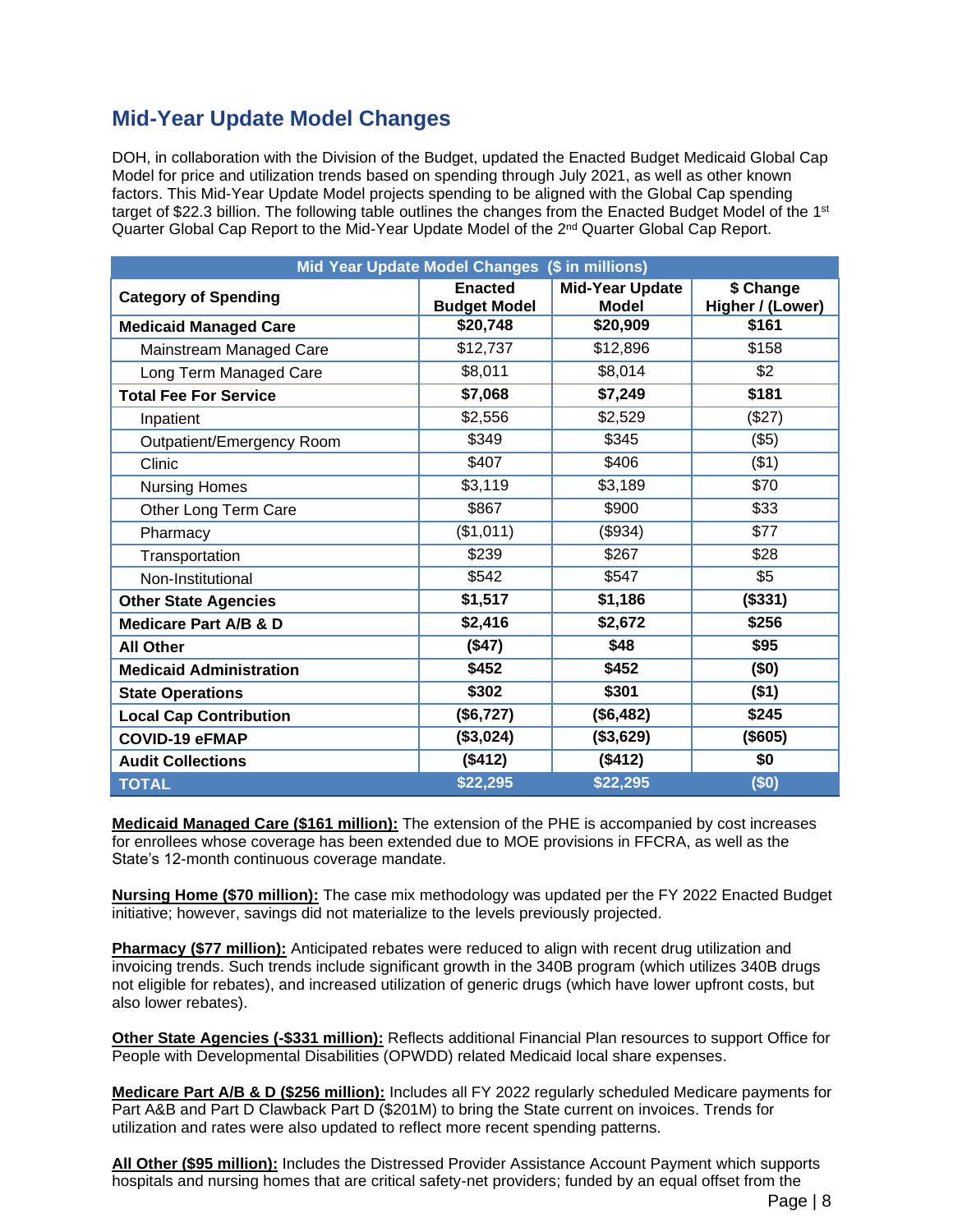local distressed tax intercept fund.

**Local Cap Contribution (\$245 million):** Decreased the contribution from localities as a means to provide counties with their projected share of the COVID-19 eFMAP for the October 2021 to December 2021 quarter.

**COVID-19 eFMAP (-\$605 million):** Increased the anticipated COVID-19 eFMAP due to the PHE extension for two additional months in FY 2022 ( $3<sup>rd</sup>$  month eFMAP will be realized in FY 2023).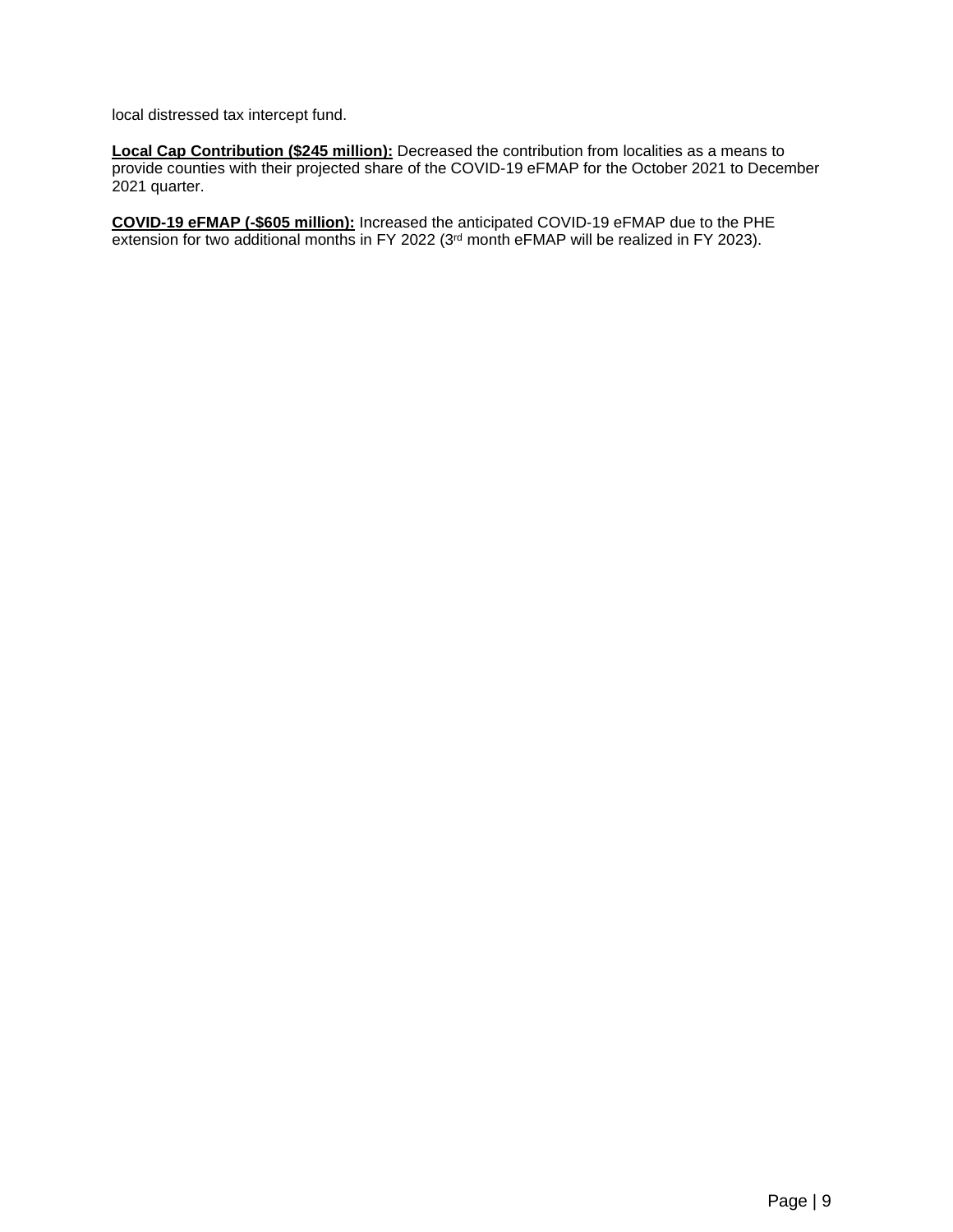### **Notable Events**

 and community-based services. The Financial Plan assumes the remaining savings actions will be **MRT II:** The FY 2021 Enacted Budget included \$2.2 billion in recommendations put forward by the MRT II to create efficiencies within the Medicaid program and address the Medicaid imbalance, including identifying efficiencies in long term care services through administrative reforms. Over two-thirds of the \$2.2 billion in savings actions have been implemented, with the remaining savings pending due to ongoing litigation and Federal government approval of Maintenance-of-Effort (MOE) requirements associated with the Families First Coronavirus Response Act (FFCRA) eFMAP of 6.2 percent on Medicaid payment and the American Rescue Plan Act (ARPA) eFMAP of 10 percent for certain home implemented in FY 2022.

 **Extension of the Public Health Emergency:** The Secretary of Human Services has extended the COVID-19 PHE 2022 COVID-19 eFMAP will be realized in April 2022 (the first month of FY 2023). The extension of the public health emergency (and COVID-19 eFMAP) is accompanied by cost increases for enrollees whose coverage has been through at least January 17, 2022, which extends COVID-19 eFMAP through March 2022 (the Enacted Global Cap Model assumed COVID-19 eFMAP through December 2021). Due to the timing of monthly reconciliations, March FY extended due to CMS MOE provisions in the Families First Coronavirus Response Act (FFCRA), as well as the State's 12-month continuous coverage mandate.

 conditioned on states receiving the 6.2 percent eFMAP during the Federal public health emergency. Additionally, Section 9817 of the March 2021 ARPA imposed an MOE requirement conditioned on states spending the 10 percent modifying eligibility and other Personal Care Services/Consumer Directed Personal Assistance Program disenrollment from Medicaid, which has also resulted in the suspension of eligibility redeterminations. **FFCRA & ARPA MOE Requirements:** Section 6008 of the March 2020 FFCRA imposed an MOE requirement eFMAP related to certain home and community-based services. As a result, several MRT initiatives aimed at requirements have been delayed. The MOEs additionally preclude States from utilizing most forms of involuntary

 at nearly 7.6 million in FY 2022. Total COVID-19 Medicaid enrollment costs amounted to \$912 million in FY 2021 and an estimated \$2.3 billion in FY 2022, which eroded the value of the eFMAP benefit. As the economy recovers **Financial Plan Enrollment Projections:** The Mid-Year Financial Plan assumes that enrollment levels will peak and unemployment trends towards pre-pandemic levels, costs associated with individuals temporarily enrolled, are expected to begin declining in FY 2023 due to the Federal requirement that enrollees receive a minimum of twelvemonths continuous coverage regardless of changes in eligibility status.

**Distressed Provider Assistance Account Payment:** Established in the FY 2021 Enacted Budget to support financially distressed hospitals and nursing homes that are critical safety-net providers, \$250 million of State-share Medicaid spending was added to the FY 2022 Medicaid Global Cap. In FY 2022, these new Medicaid costs are supported by \$250 million from the local distressed tax intercept fund, thereby resulting in a net zero-impact to the Cap.

 **Home & Community-Based Services (HCBS) eFMAP**: In addition to the 6.2 percent COVID-19 eFMAP increase, the Federal ARPA bill provided a temporary 10 percentage point increase to the FMAP for certain Medicaid HCBS claimed through March 31, 2022. Such additional funding must supplement, not supplant, current Medicaid funding. After a collaborative, multi-agency effort with the Department's partner agencies that touch on the categories of HCBS for which the eFMAP is being provided, the Department submitted New York's initial spending plan to CMS on July 9th. CMS partially approved the spending plan on August 25, 2021, and the Department continues to work with CMS on receiving approval for the balance of the spending plan through the second quarter of FY 2022. The Department may modify the spending plan, subject to CMS's approval, on a quarterly basis.

In its quarterly spending plan update from October 18, 2021, New York continued to recommend investments that will support the needs of our most vulnerable populations, including children, individuals with intellectual and developmental disabilities (I/DD), those suffering from addiction, those with behavioral health needs, and older adults. New York's approach prioritizes investments with long-term sustainable benefits, including building workforce capacity and digital infrastructure to streamline service delivery, improving the quality and efficiency of services in the more immediate term, and helping HCBS providers overcome pandemic-related expenses and service disruptions.

**1115 Medicaid Waiver:** The State has submitted subsequent wavier extension requests to continue its Medicaid Redesign and healthcare delivery system transformation efforts. CMS has approved, through at least March 31, 2022, an 1115 Medicaid waiver extension that preserves the State's Medicaid Managed Care Programs, Children's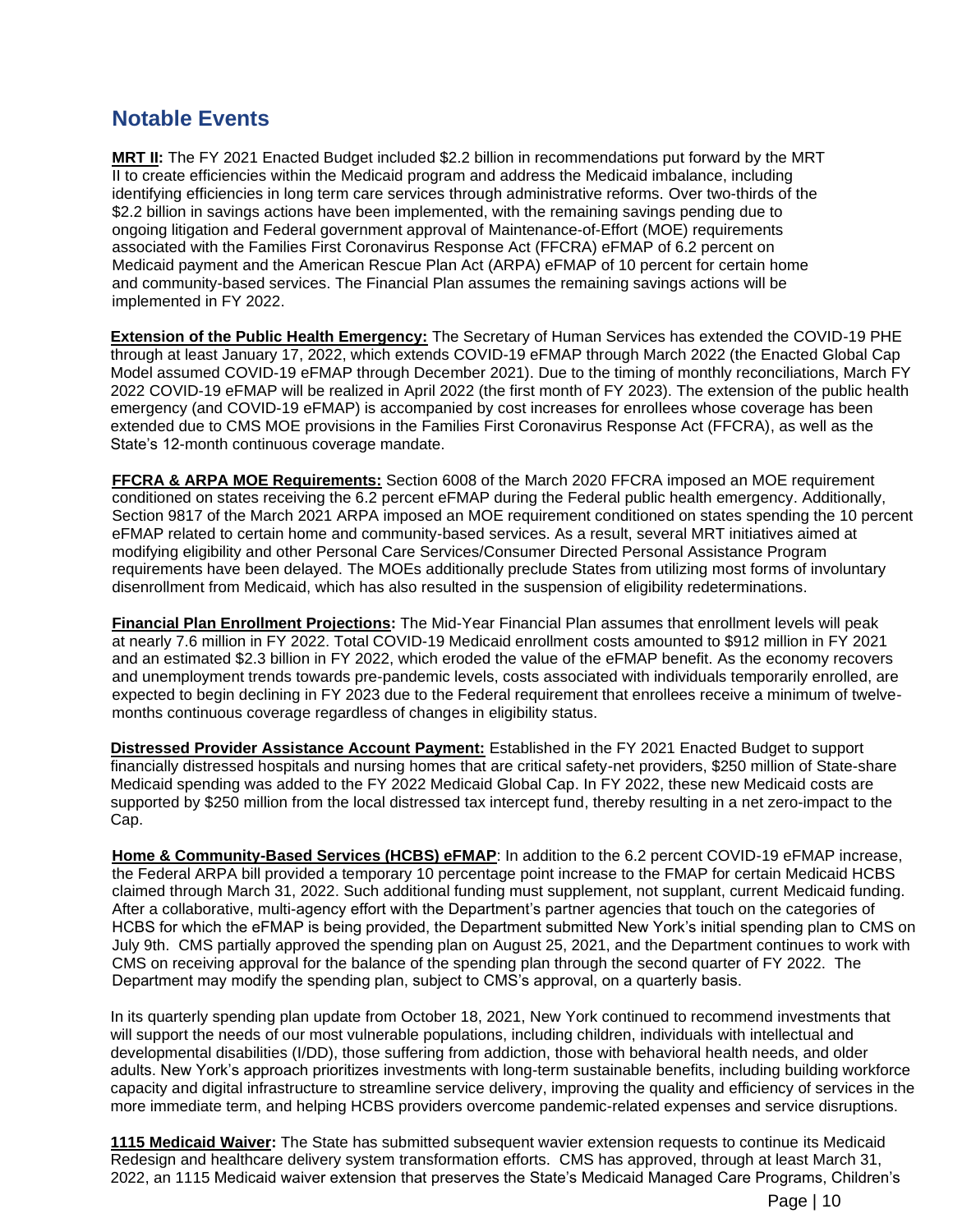HCBS, and self-direction of personal care services. Subsequently, on August 24, 2021, the Department of Health submitted a 1115 waiver amendment concept paper to CMS. This concept paper proposes a framework for substantial new Federal funding over five years to invest in an array of multi-faceted and related initiatives that would change the way the Medicaid program integrates and pays for social care and health care in NYS. This comprehensive initiative would also lay the groundwork for reducing long standing racial, disability-related, and socioeconomic health care disparities, increasing health equity through measurable improvement of clinical outcomes, and keeping overall Medicaid program expenditures budget neutral to the Federal government.

 waiver approval process. CMS is reviewing the concept paper and is in the process of offering the Department of ensure the State's waiver request will align with Federal objectives and requirements. The concept paper is non-binding and does not represent an official waiver submission but is a required step of the Health (DOH) guidance for modifications prior to the formal waiver amendment submission. This step is necessary to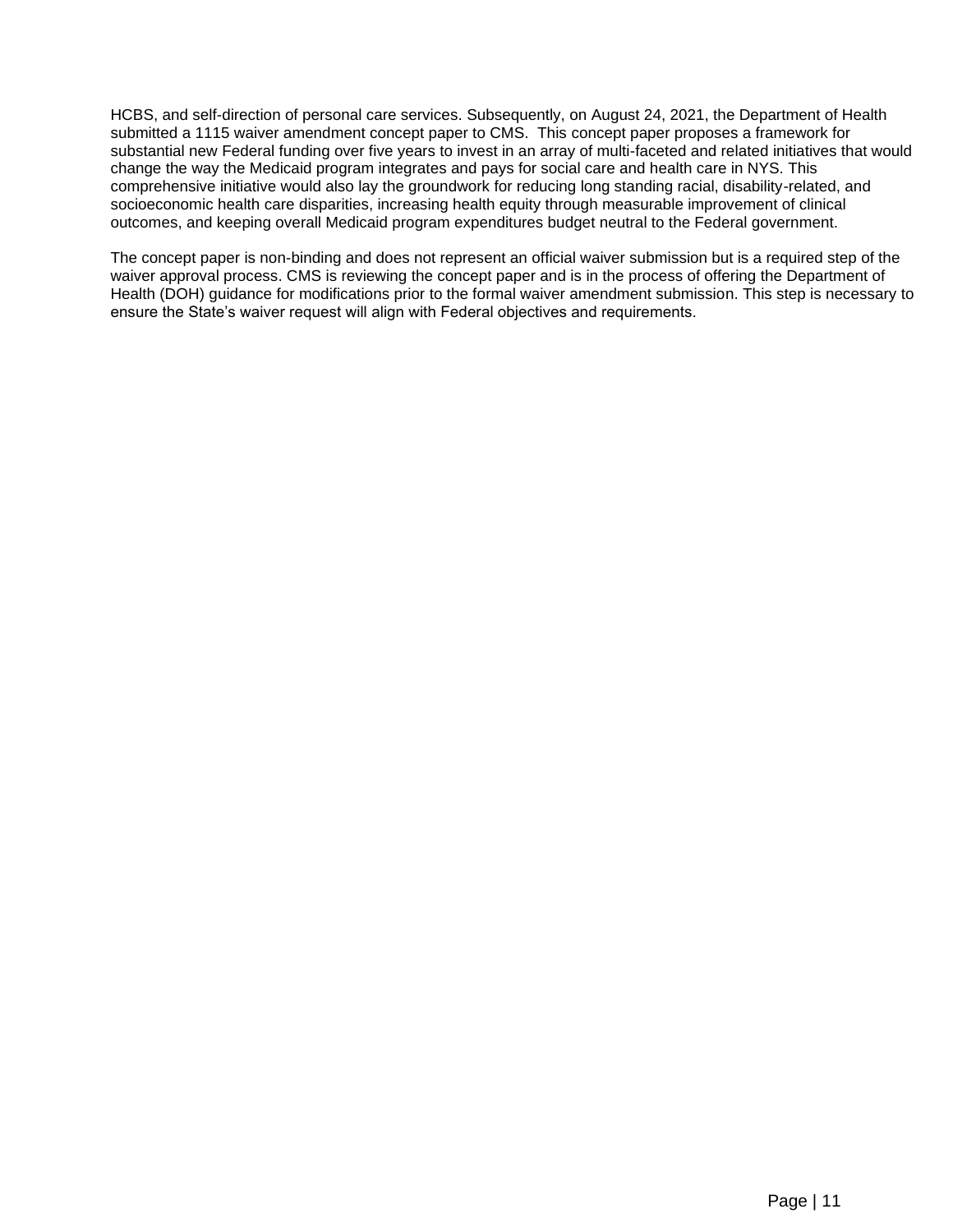# <span id="page-11-0"></span>**Projected Medicaid Spending (Medicaid Claims, Supplemental Programs & Offsets)**

The \$22.3 billion projected Medicaid State Funds Spending can be organized into three major components:

(1) **Medicaid Claims:** Health care provider claim spending reflects the cost of FFS care and Managed Care capitation payments based on the price and utilization of services by sector of the Medicaid program (e.g., hospitals, nursing homes, managed care, long-term care, pharmacy, transportation, etc.). These payments occur weekly **within** the Medicaid claiming system (eMedNY).

 transitions of populations/benefits to managed care (if any), fluctuations in the amount and type of Projections for most categories of spending begin with the number of eligible recipients reported at the end of the previous fiscal year and the average spending per recipient for that period. Adjustments to spending projections are then made for anticipated rate (i.e., price) changes, service units (i.e., utilization), and any non-recurring or one-time payments/credits.

- (2) **Supplemental Programs:** Payments through administrative or intergovernmental financial mechanisms, such as Disproportionate Share Hospital (DSH), Upper Payment Limit (UPL), Medicare Clawback Part D, Medicare Supplemental Medical Insurance (SMI) Part A/B, Medicaid Local District Social Services Administration and State Operations, occur **outside** of the eMedNY billing system. These supplemental programs are projected on an individual basis according to their historical spending trends and/or latest programmatic information.
- (3) **Offsets:** Additional financial resources are used to offset State Medicaid, such as additional Federal funding, audit collections, drug manufacturer rebates, and Local County contributions, all of which also occur **outside** the eMedNY billing system. These offsets are projected on an individual basis according to their historical spending trends and/or latest programmatic information.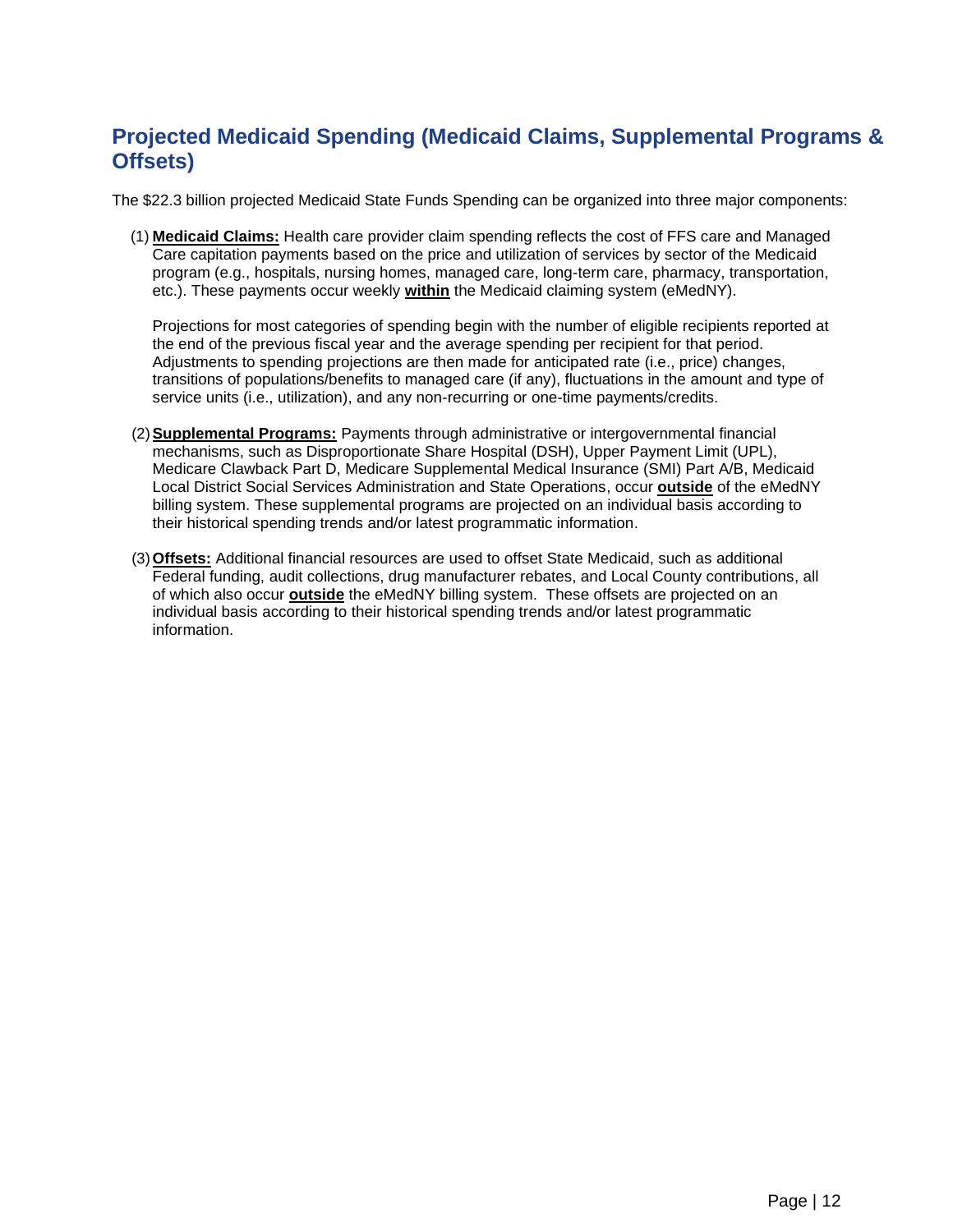of spending) for Medicaid claims, supplemental programs, and offsets. The following table outlines the FY 2022 Medicaid projections by major health care sector (i.e., category

| Projected FY 2022 Medicaid Spending (\$ in millions) |                        |                                 |                |              |
|------------------------------------------------------|------------------------|---------------------------------|----------------|--------------|
| <b>Category of Spending</b>                          | <b>Medicaid Claims</b> | Supplemental<br><b>Programs</b> | <b>Offsets</b> | <b>Total</b> |
| <b>Medicaid Managed Care</b>                         | \$21,469               | \$755                           | (\$1,314)      | \$20,909     |
| Mainstream Managed Care                              | \$13,472               | \$296                           | (\$872)        | \$12,896     |
| Long Term Managed Care                               | \$7,997                | \$459                           | (\$442)        | \$8,014      |
| <b>Total Fee For Service</b>                         | \$8,103                | \$1,127                         | (\$1,981)      | \$7,249      |
| Inpatient                                            | \$2,129                | \$762                           | (\$362)        | \$2,529      |
| Outpatient/Emergency Room                            | \$434                  | \$0                             | (\$89)         | \$345        |
| Clinic                                               | \$464                  | \$4                             | (\$62)         | \$406        |
| <b>Nursing Homes</b>                                 | \$2,965                | \$279                           | (\$55)         | \$3,189      |
| Other Long Term Care                                 | \$889                  | \$31                            | (\$20)         | \$900        |
| Pharmacy                                             | \$364                  | \$2                             | (\$1,301)      | (\$934)      |
| Transportation                                       | \$269                  | \$36                            | (\$38)         | \$267        |
| Non-Institutional                                    | \$588                  | \$13                            | (\$54)         | \$547        |
| <b>Other State Agencies</b>                          | \$4,187                | \$0                             | (\$3,001)      | \$1,186      |
| <b>Medicare Part A/B &amp; D</b>                     | \$0                    | \$2,672                         | \$0            | \$2,672      |
| <b>All Other</b>                                     | \$0                    | \$1,223                         | (\$1,175)      | \$48         |
| <b>Medicaid Administration</b>                       | \$0                    | \$452                           | \$0            | \$452        |
| <b>State Operations</b>                              | \$0                    | \$301                           | \$0            | \$301        |
| <b>Local Cap Contribution</b>                        | \$0                    | \$0                             | (\$6,482)      | (\$6,482)    |
| <b>COVID-19 eFMAP</b>                                | \$0                    | \$0                             | (\$3,629)      | (\$3,629)    |
| <b>Audit Collections</b>                             | \$0                    | \$0                             | (\$412)        | (\$412)      |
| <b>TOTAL</b>                                         | \$33,759               | \$6,530                         | (\$17,994)     | \$22,295     |

#### **Major Supplemental Programs:**

#### **Medicaid Managed Care (\$755 million)**

- Mainstream Managed Care: 2 Percent Encounter Withhold Repayments and HIV SNP Quality Pool.
- • Long Term Managed Care: 1.5 Percent Encounter Withhold Repayments, 3 Percent Enrollment Withhold Repayments, and Quality Pools.

#### **Fee For Service (\$1.1 billion)**

- Inpatient: Disproportionate Share Hospital (DSH) and Voluntary Upper Payment Limit (UPL).
- Nursing Homes: Advance Training Initiatives, 2% Supplemental Payments, Reform Initiative, and Young Adult Demonstration.
- • Other Long Term Care: Assisted Living Demonstration Vouchers, and Traumatic Brain Injury (TBI) and Nursing Home Transition and Diversion (NHTD) payments.
- Transportation: Supplemental Ambulance and Rural Transportation Investments.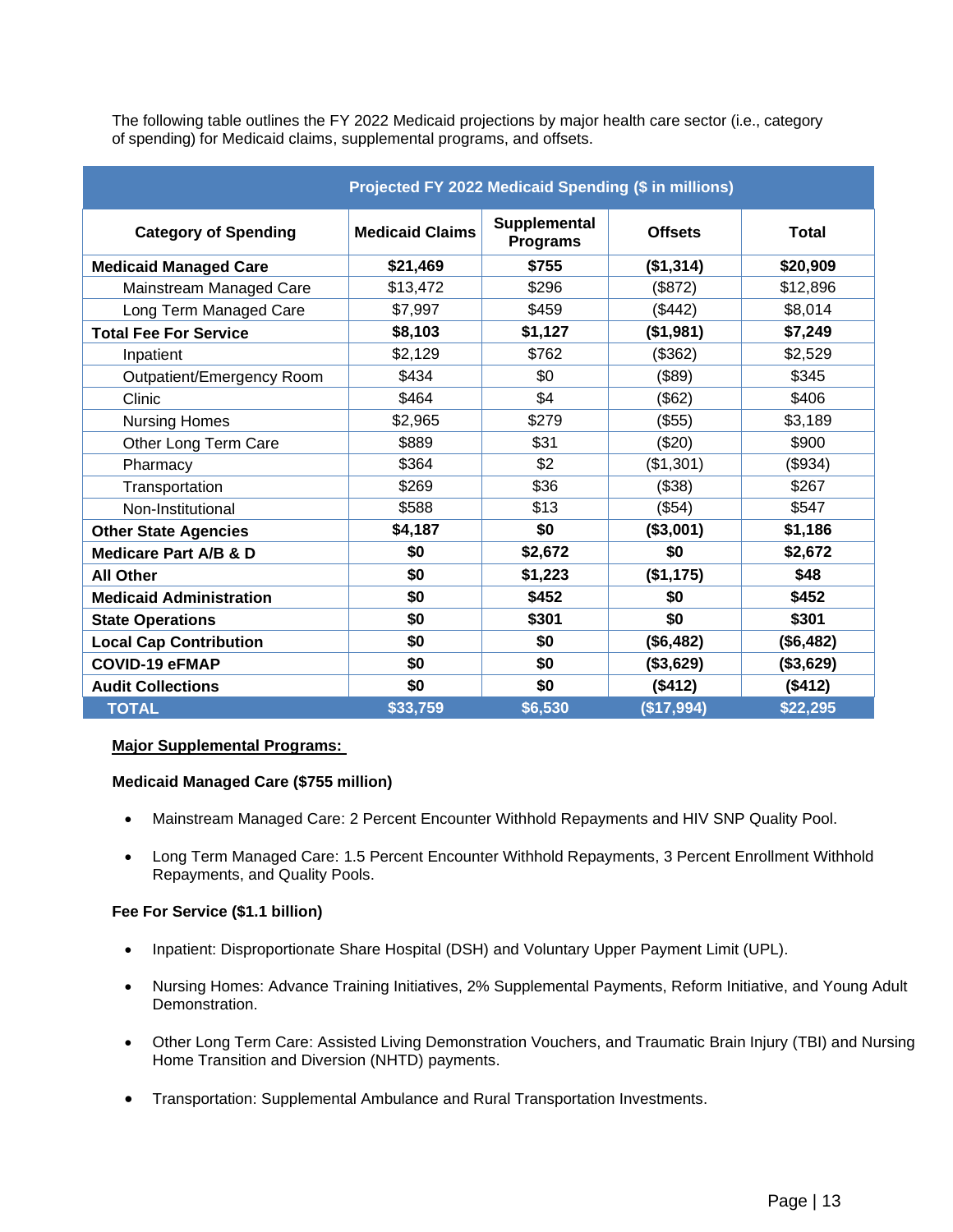#### **Medicare SMI Part A/B & Clawback Part D (\$2.7 billion)**

- • Supplemental Medical Insurance (SMI) Part A/B: This voluntary Social Security insurance pays a substantial part of Medicare dual enrollees' expenses for hospital, physician, home health, and other medical health services. States must contribute to the Federal Government a portion of the total expenses.
- premiums and general tax revenues. States must contribute to the Federal Government for beneficiaries who • Clawback Part D: Under the Medicare Part D drug benefit program, most costs are paid by beneficiary are eligible for both Medicare and Medicaid who receive drug coverage through Part D.

#### **All Other (\$1.2 billion)**

 The All Other category includes a variety of Medicaid payments and offsets, the largest components of which are described as follows:

- Distressed Provider Assistance Account Payment (\$250 million): Supports hospitals and nursing homes that are critical safety-net providers; funded by an equal offset from the local distressed tax intercept fund.
- • Vital Access Provider Assurance Program (VAPAP) (\$225 million): The VAPAP program provides State-only support for facilities in need of essential and immediate cash assistance with the ultimate requirement of sustainability and access to care.
- supports projects for facilities that were selected due to their serious financial condition and critical role in • Vital Access / Safety Net Provider Program (\$91 million): The Vital Access/Safety Net Provider Program (VAP) providing services to New York State's fragile, elderly, and low-income population. These awards support multi-year projects submitted by hospitals, nursing homes, free standing clinics, and home health providers. The VAP funds are used primarily to improve community care including expand access to ambulatory services, open urgent care centers, expand services in rural areas, and provide more effective services that meet community needs.
- Patient Centered Medical Homes (\$117 million): The Medicaid Patient Centered Medical Home (PCMH) incentive program gives incentive payments to National Committee for Quality Assurance PCMH-recognized providers to support their ongoing efforts to deliver high-quality, coordinated care to Medicaid members.
- Affordable Housing (\$63 million): The Supportive Housing Initiative seeks to ensure that Medicaid members have proper housing that promotes a healthy environment and lifestyle.

#### **Medicaid Administration (\$452 million)**

The annual county Medicaid caps for Local Administration will remain at their historic/current levels during FY 2022, although it is anticipated that county Administration costs will continue to decrease over time as the State assumes more administrative functions previously borne by local districts.

 systems upgrades to the State's Welfare Management System (WMS). In addition, extensive attention The State assumption of Medicaid administrative functions is behind schedule due to challenges with has been given to refining the MAGI eligibility and enrollment rules for NY State of Health (NYSOH) applicants to ensure Medicaid coverage is correctly provided and continuity of care is maintained.

The Department of Health continues to work collaboratively with local governments and the Division of Budget to facilitate the transition of Medicaid administrative functions and associated costs to the State. The latest annual report detailing the [Medicaid](https://www.health.ny.gov/health_care/medicaid/redesign/program_streamlining_workgroup.htm) Administration Takeover can be found at: Medicaid [Administration Annual Report.](https://www.health.ny.gov/health_care/medicaid/redesign/program_streamlining_workgroup.htm) 

#### **State Operations (\$301 million)**

The OHIP State Operations budget reflects the Non-Federal share of personal services (i.e., salaries d OHIP staff) and non-personal services costs (i.e., contractual services). The FY 2022 Budget is projected to total \$301million which also includes Essential Plan administration costs.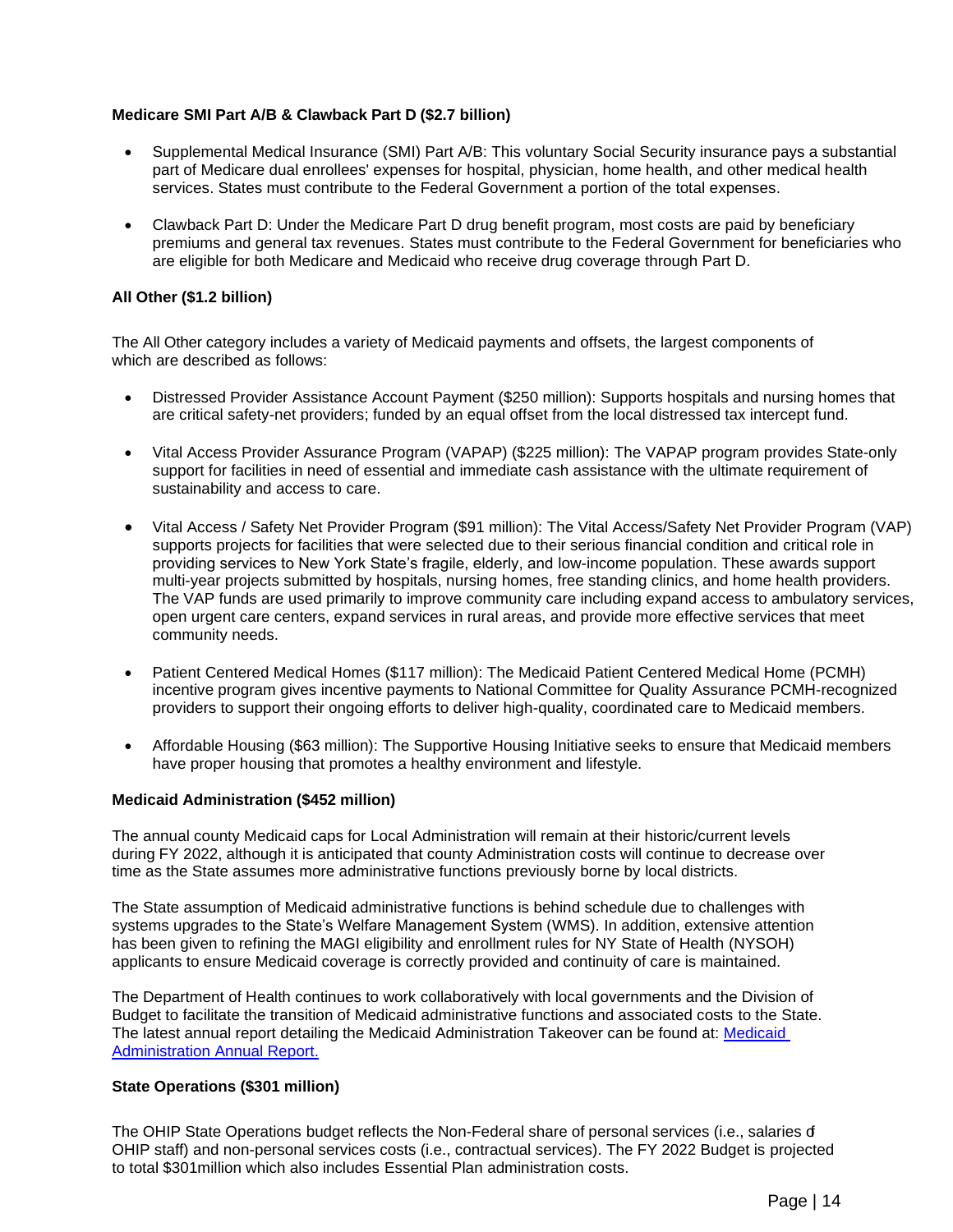Contracts for the Enrollment Center, the NYSOH Customer Service Center, eMedNY/ MMIS, and various MRT initiatives comprise a significant portion of the total non-personal service budget.

| State Operations FY 2022 Budget (\$ in millions) |       |  |  |
|--------------------------------------------------|-------|--|--|
| <b>Service Costs</b><br><b>Annual Budget</b>     |       |  |  |
| <b>Personal Services</b>                         | \$45  |  |  |
| Medicaid                                         | \$41  |  |  |
| Essential Plan                                   | \$4   |  |  |
| <b>Non-Personal Services</b>                     | \$256 |  |  |
| Medicaid                                         | \$196 |  |  |
| <b>Essential Plan</b>                            | \$60  |  |  |
| <b>TOTAL</b>                                     | \$301 |  |  |

#### **Major Offsets:**

#### **Medicaid Managed Care (-\$1.3 billion)**

- reimbursed. • Mainstream Managed Care: Transfer of Child Health Plus (CHP) claims out of the Medicaid Global Cap to the General Fund. Historically, the cost of the CHP program has been paid by the General Fund; however, in the first instance, those costs are paid by the Medicaid Global Cap and then
- Long Term Managed Care: Supplemental Federal Revenue (i.e. 6% eFMAP) for Community First Choice Option (CFCO) services to expand home and community–based services and supports to individuals in need of long term care for help with everyday activities and health–related tasks that can be performed by an aide or direct care worker.

#### **Fee For Service (-\$2.0 billion)**

- Inpatient: Similar to CHP, the transfer of Department of Corrections and Community Supervision (DOCCS) medical expenditures for inmates that are coded in eMedNY as DOH Inpatient claims out of the Medicaid Global Cap to the General Fund.
- Other Long Term Care: Supplemental Federal Revenue for CFCO services (see above for additional information regarding CFCO).
- Pharmacy: OBRA and Supplemental Rebate collections from Drug Manufacturers.
- Transportation: Certified Public Expenditures (CPE) supplemental claim for Federal Revenue.

#### **Other State Agencies (-\$3.0 billion)**

 Transfers from Other State Agencies to support State-share Medicaid expenditures for services of OPWDD, the Office of Mental Health (OMH), Office of Children and Family Services (OCFS),State Education Department (SED), Department of Corrections & Community Supervision (DOCCS) and Office of Addiction Services And Supports (OASAS).

#### **All Other (-\$1.2 billion)**

The All Other category includes a variety of Medicaid offsets, the largest components of which are described as follows:

• Budget Actions (-\$579 million): Includes New York City H+H Budget Actions (-\$400 million), Return Non-Distressed Medicaid providers back on the State's two-week payment lag schedule (-\$75 million), and the 1.5 percent Across-the-Board payment reduction (-\$104 million).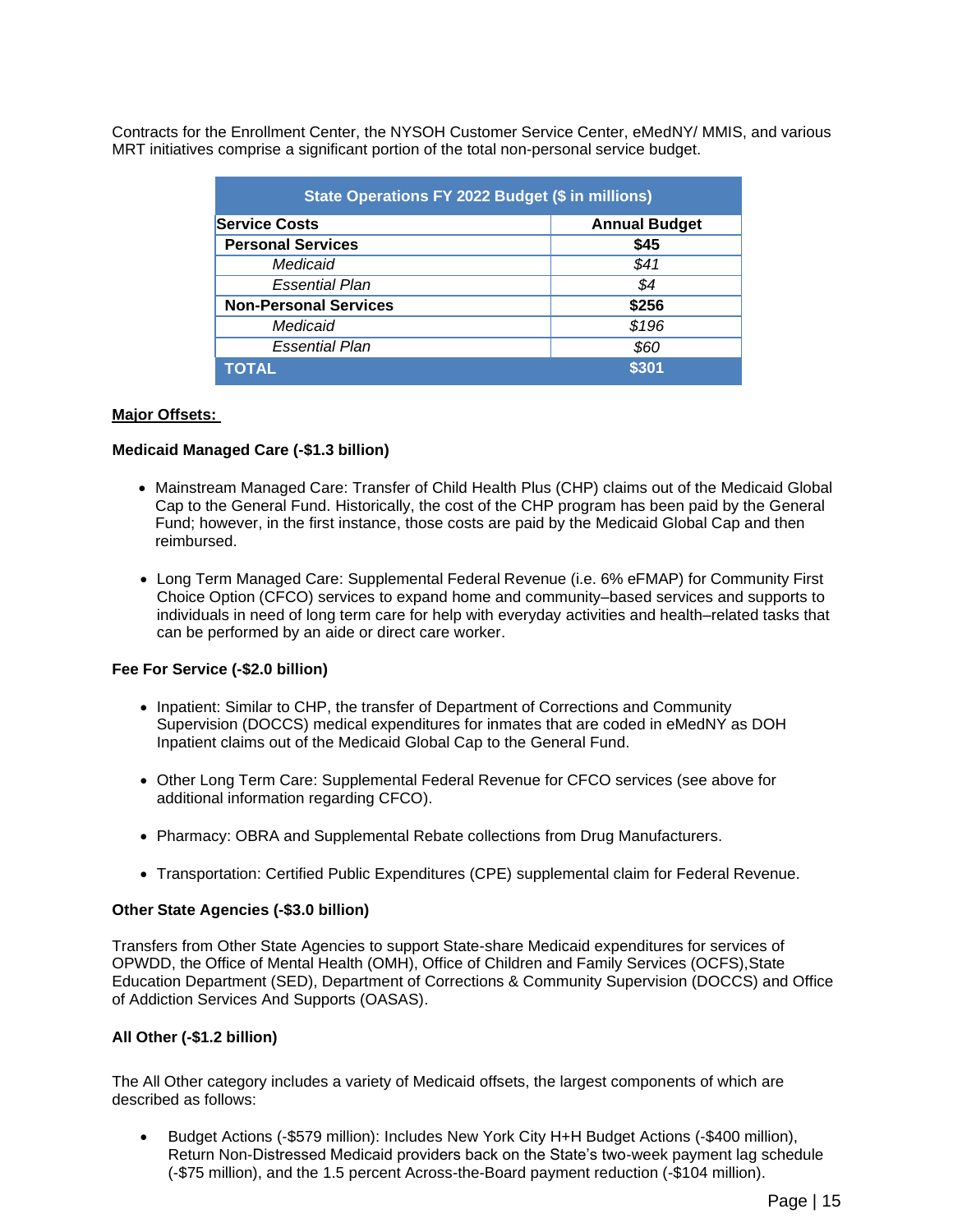- Supplemental Federal Revenue (-\$117 million): Includes claiming Federal revenue for Family Planning services, Supportive Housing, and School Supportive Health services.
- owed to the State resulting from processing retroactive rate adjustments. • Accounts Receivable (-\$55 million): Represents the collection of Medicaid provider liabilities

#### **Local Cap Contribution (-\$6.5 billion)**

 2016. However, Local Districts still share in the benefit of the COVID-19 eFMAP and contributions have The Local Cap Contribution represents the contribution the State receives from Local Districts for their share of the Medicaid program. The Local share of Medicaid expenditures has been capped since FY been reduced in FY 2022.

 were reduced for the period January 2020 through September 2020 in FY 2021, while the eFMAP Due to the timing of the release of the counties' share of the COVID-19 eFMAP, county contributions received for the period October 2020 through December 2021 is reflected as a reduction to the FY 2022 Local Cap Contribution.

#### **COVID-19 eFMAP (-\$3.6 billion)**

Refer to the previous, "Impact of the COVID-19 Pandemic," section for additional details.

#### **Audit Collections (-\$412 million)**

 investigation, detection, audit, and review of Medicaid providers and recipients to ensure they are complying with all The Department of Health collaborates with the Office of the Medical Inspector General (OMIG) and the Office of the Attorney General (AG) in recovering improperly expended Medicaid funds. OMIG conducts and coordinates the applicable laws and regulation. OMIG recovers any improper payments through cash collections and voided claim recoveries. Cash collections are recovered through three avenues: direct payments, payment plans, and withholds.

In addition to cash collections, OMIG finds inappropriately billed claims within Managed Care capitation payments or provider fee-for-service claims. To correct an error, OMIG and DOH process the current accurate claim, and reduce this claim by the inappropriate claim value to recoup the previous overclaim and decrease state spending. Beginning in FY 2017, void recoveries were included as part of the audit collections to more accurately reflecting accounting for cash collections. These cash audit collection recoveries are used to offset Global Cap spending.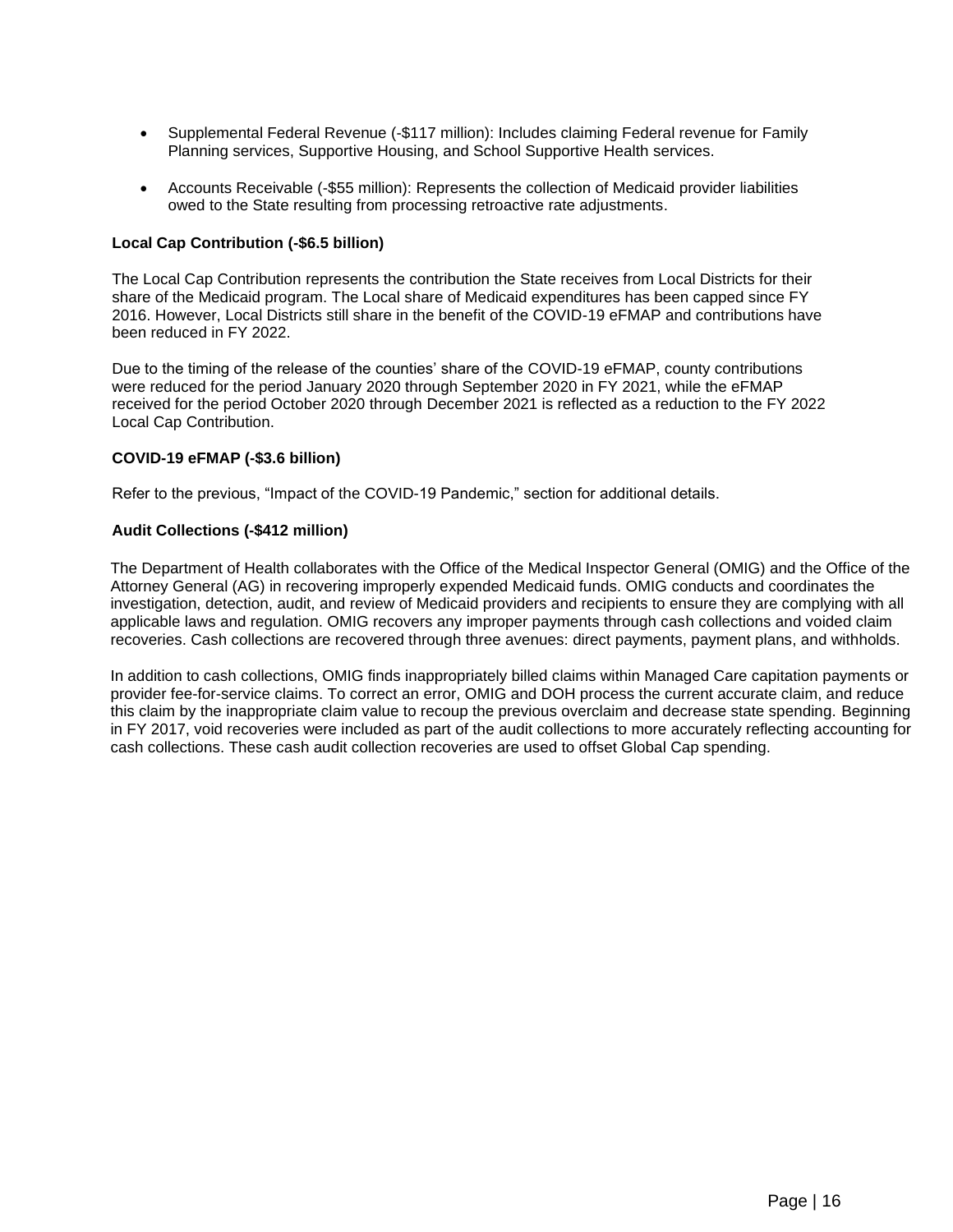# **Results April through September 2021 – Global Cap Target vs. Actual Spending**

Through September 2021, total actual State Medicaid spending is \$59 million below the Medicaid Global Spending Cap projection. Spending through September resulted in total expenditures of \$11.566 billion compared to the allowable spending target of \$11.625 billion. However, due to the complex projected fluctuations in monthly spending, simply trending the variance in a linear fashion would not be an accurate method for gauging year-end results.

| April to September 2021 Medicaid Global Cap Target vs. Actual Spending<br>(\$ in millions) |                                    |               |                               |                              |
|--------------------------------------------------------------------------------------------|------------------------------------|---------------|-------------------------------|------------------------------|
| <b>Category of Spending</b>                                                                | <b>Global Cap</b><br><b>Target</b> | <b>Actual</b> | \$ Variance<br>Over / (Under) | % Variance<br>Over / (Under) |
| <b>Medicaid Managed Care</b>                                                               | \$11,197                           | \$11,184      | (\$12)                        | $-0.1%$                      |
| Mainstream Managed Care                                                                    | \$6,649                            | \$6,628       | (\$21)                        | $-0.3%$                      |
| Long Term Managed Care                                                                     | \$4,547                            | \$4,556       | \$9                           | 0.2%                         |
| <b>Total Fee For Service</b>                                                               | \$3,482                            | \$3,430       | (\$52)                        | $-1.5%$                      |
| Inpatient                                                                                  | \$1,296                            | \$1,279       | (\$17)                        | $-1.3%$                      |
| Outpatient/Emergency Room                                                                  | \$172                              | \$163         | (\$9)                         | $-5.1%$                      |
| Clinic                                                                                     | \$204                              | \$195         | (\$9)                         | $-4.3%$                      |
| <b>Nursing Homes</b>                                                                       | \$1,394                            | \$1,397       | \$3                           | 0.2%                         |
| Other Long Term Care                                                                       | \$452                              | \$443         | (\$8)                         | $-1.9%$                      |
| Pharmacy                                                                                   | (\$451)                            | (\$460)       | (\$8)                         | 1.9%                         |
| Transportation                                                                             | \$151                              | \$154         | \$3                           | 1.8%                         |
| Non-Institutional                                                                          | \$264                              | \$259         | $($ \$6)                      | $-2.1%$                      |
| <b>Other State Agencies</b>                                                                | \$608                              | \$608         | \$0                           | 0.1%                         |
| <b>Medicare Part A/B &amp; D</b>                                                           | \$1,320                            | \$1,323       | \$3                           | 0.2%                         |
| <b>All Other</b>                                                                           | (\$13)                             | (\$37)        | (\$24)                        | $-190.5%$                    |
| <b>Medicaid Administration</b>                                                             | \$256                              | \$256         | \$0                           | 0.0%                         |
| <b>State Operations</b>                                                                    | \$135                              | \$140         | \$5                           | 3.8%                         |
| <b>Local Cap Contribution</b>                                                              | (\$3,296)                          | (\$3,296)     | \$0                           | $0.0\%$                      |
| <b>COVID-19 eFMAP</b>                                                                      | (\$1,836)                          | (\$1,845)     | (\$9)                         | $-0.5%$                      |
| <b>Audit Collections</b>                                                                   | (\$227)                            | (\$198)       | \$30                          | 13.0%                        |
| <b>TOTAL</b>                                                                               | \$11,625                           | \$11,566      | (\$59)                        | 0.5%                         |

 The following explanations regarding the variances between the Global Cap Target through September and the actual spending are reserved for significant variances with the understanding that small variances do not require an explanation and equate to being "on target."

#### **Medicaid Managed Care**

Medicaid spending in major Managed Care categories was \$12 million under anticipated spending, or 0.1 percent.

• Mainstream Managed Care was \$21 million under anticipated spending, or 0.3 percent. This variance is largely attributed to higher-than-expected ACA eFMAP received on the enrolled population (i.e., total enrollment is actualizing as projected; however, a larger share of the newly enrolled population is drawing down more eFMAP than expected by being a part of the Medicaid expansion population<sup>4</sup>).

 *4 The ACA's Medicaid provisions allows New York to utilize Federal funding (90% Federal Share) to expand Medicaid to single and childless adults with incomes up to 138 percent of the Federal Poverty Limit.*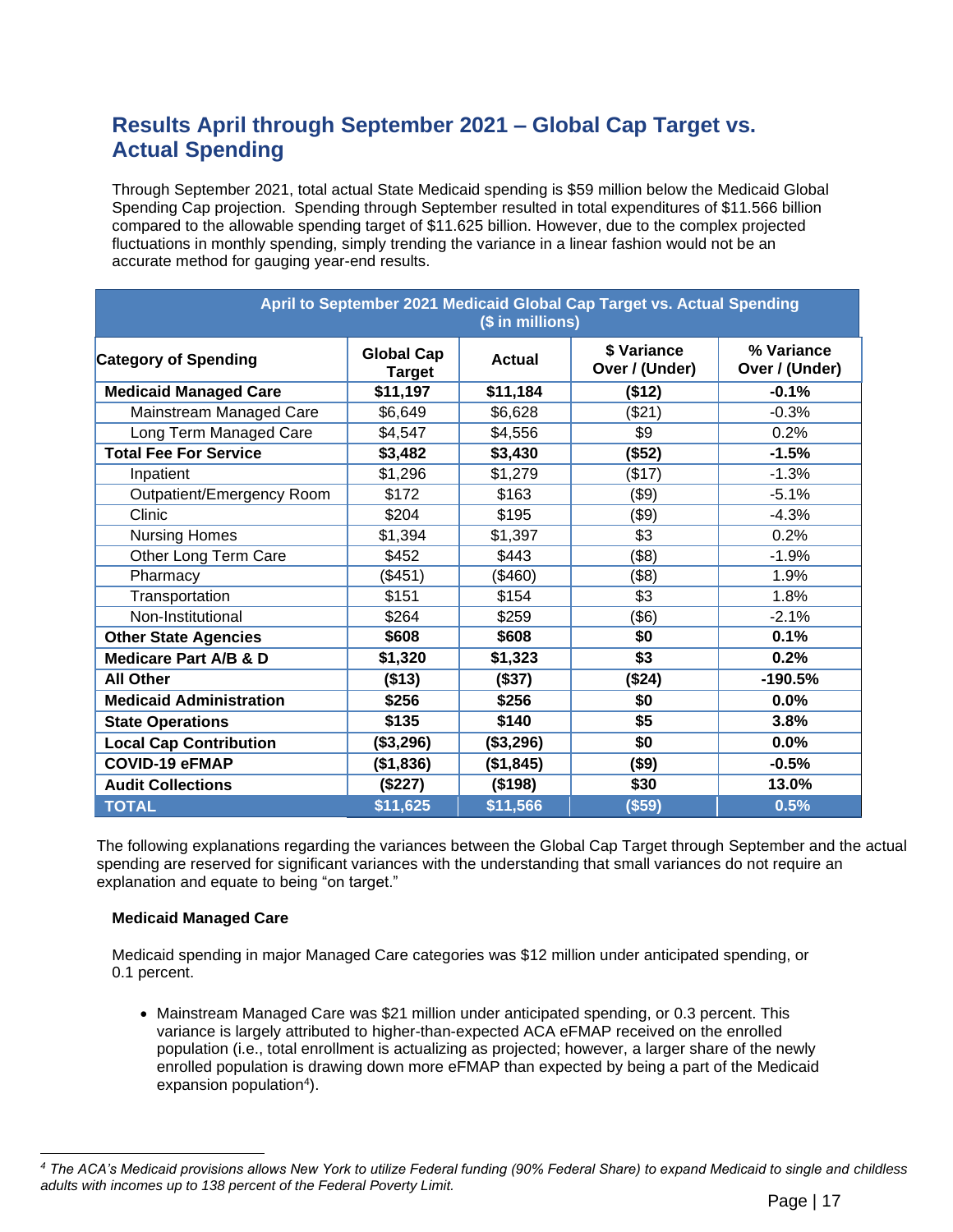#### **Fee-For-Service**

Medicaid spending in major fee-for-service categories was \$52 million, or 1.5 percent, under target.

• Inpatient was \$17 million under anticipated spending, or 1.3 percent. This variance is largely attributed to lower-than-expected cost per claim.

#### **All Other**

All Other spending underspent by \$24 million or 191 percent. Variances from the projected budget throughout the year are commonly due to the timing of approvals/disbursements, but with an expectation that the annual targets will be achieved by fiscal year's end.

#### **Audit Collections**

Audit collections received were \$30 million, or 13 percent, below projections through September, which is due to the timing in processing of audits and resulting recoveries.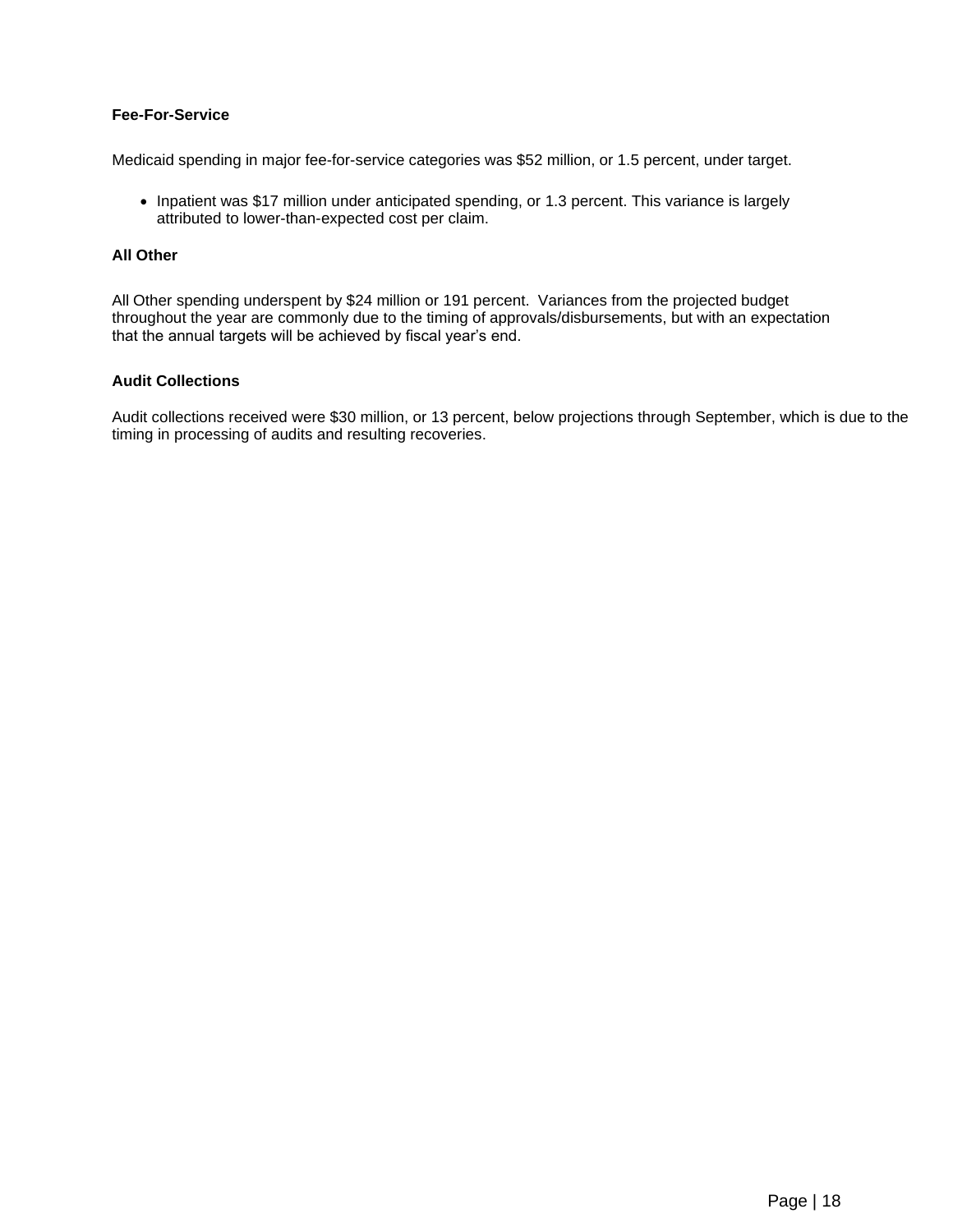# **Medicaid Enrollment**

 Due to enrollment of individuals who lost their employment or had lower income because of the COVID-19 pandemic Medicaid enrollment is expected to grow to 7,594,000 individuals by March 2022, an increase of 633,000 individuals from March 2021.

**Mainstream Managed Care (includes HIV/SNPs and HARPs):** Due to the economic repercussions of COVID-19, New York has been one of the hardest hit states in relation to jobs with a large number of people either unemployed or expected to become unemployed. As a result, these individuals would qualify for Medicaid, thereby increasing enrollment in Mainstream Managed Care by close to 401,000 in FY 2022.

**Long Term Managed Care (includes PACE, FIDA IDD, MA and MAP):** Long Term Managed Care (MLTC) enrollment reached 280,000 by the end of FY 2021. This was a net increase of 5,000 individuals consisting of an increase of 22,000 individuals, offset by the Nursing Home carveout initiative (implemented September 2020) that disenrolled approximately 17,000 long term stay individuals from MLTC partial capitation plans and placed into Medicaid fee-for-service. The FY 2022 projections assume that enrollment will grow by five percent, approximately 13,000 individuals, over March 2021 levels<sup>5</sup>.

#### **Medicaid Enrollment to Date**

<span id="page-18-0"></span>

| <b>Medicaid Enrollment Summary Medicaid Managed Care vs Fee for Service</b> |                   |                |                              |          |
|-----------------------------------------------------------------------------|-------------------|----------------|------------------------------|----------|
|                                                                             | <b>March 2021</b> | September 2021 | Net Increase /<br>(Decrease) | % Change |
| Mainstream Managed Care                                                     | 5,185,045         | 5,362,786      | 177,741                      | 3.4%     |
| Long Term Managed Care                                                      | 280,250           | 285,415        | 5.165                        | 1.8%     |
| Fee-For-Service                                                             | 1,496,429         | 1,558,164      | 61,735                       | 4.1%     |
| <b>TOTAL</b>                                                                | 6,961,724         | 7,206,365      | 244,641                      | 3.5%     |

| <b>Medicaid Enrollment Summary by NYC vs Rest of State</b> |                   |                |                              |          |
|------------------------------------------------------------|-------------------|----------------|------------------------------|----------|
|                                                            | <b>March 2021</b> | September 2021 | Net Increase /<br>(Decrease) | % Change |
| NYC.                                                       | 3,966,428         | 4,102,503      | 136,075                      | 3.4%     |
| <b>Rest of State</b>                                       | 2,995,296         | 3,103,862      | 108,566                      | 3.6%     |
| <b>TOTAL</b>                                               | 6,961,724         | 7,206,365      | 244,641                      | 3.5%     |

 *counts reflect the net impact of new enrollment and disenrollment that occurred from April through September based Note: Enrollment counts are from the Medicaid Data Warehouse (enrollment database) and are reported on DOH's website:* [NYS Medicaid Enrollment Databook](https://www.health.ny.gov/health_care/medicaid/enrollment/)*. Data is pulled monthly to account for any retroactive updates. These on data pulled October 5, 2021.* 

*<sup>5</sup> These enrollment assumptions will be adjusted, as necessary, through approved rate packages.*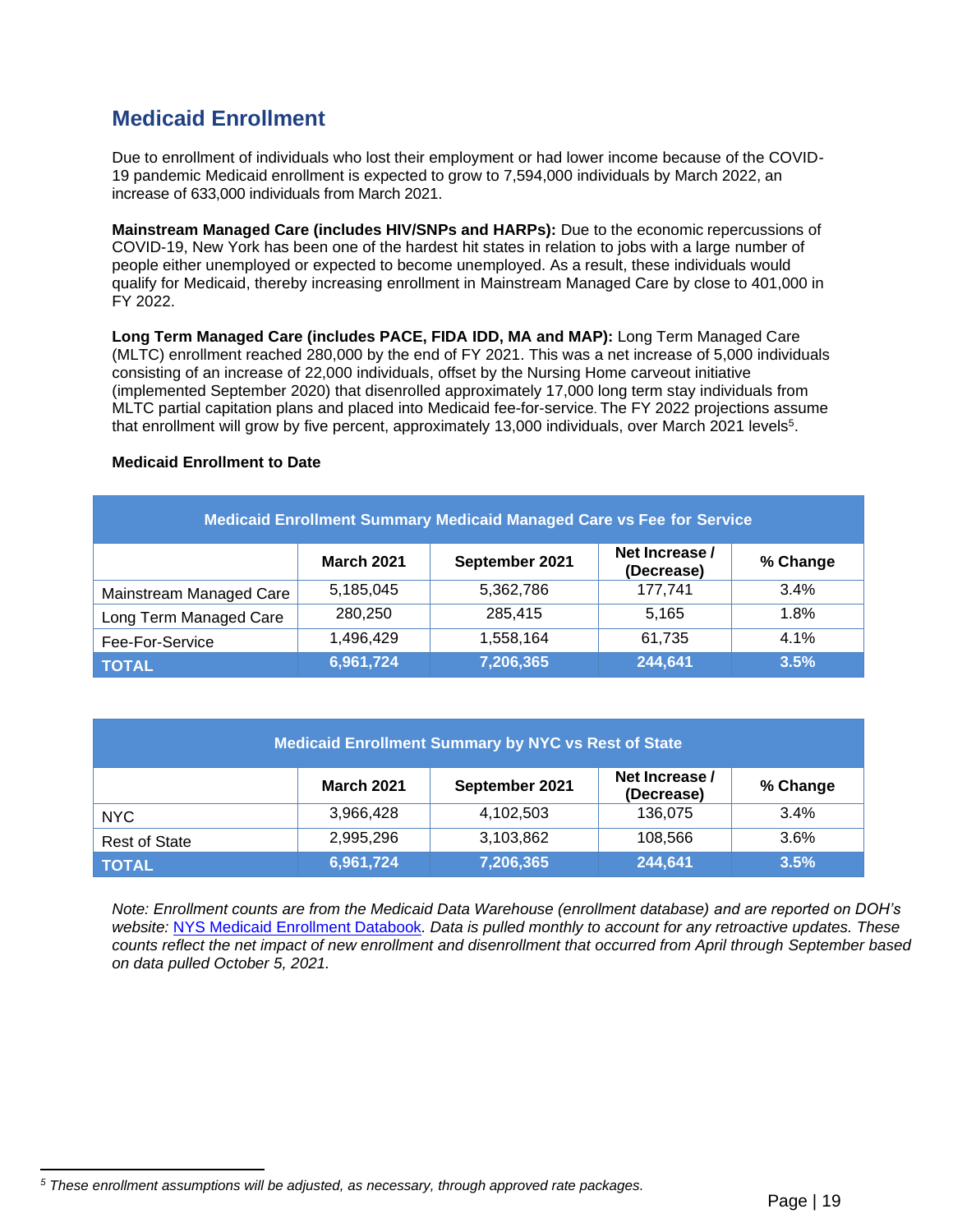### **Appendix A – Inventory of Rate Packages**

Below are the largest of the anticipated rate packages to be processed in FY 2022:

| <b>Category of Service</b> | <b>Rate Package Description</b>                                       | <b>Month Paid</b> |
|----------------------------|-----------------------------------------------------------------------|-------------------|
|                            | April 2021 Mainstream Rates*                                          | October 2021      |
|                            | April 2021 HARP Rates*                                                | October 2021      |
|                            | April 2021 HIV Special Needs Plans (HIV SNP) Rates                    |                   |
| Managed Care               | January 2020 HIV SNP Rates                                            | December 2021     |
|                            | FY 2021 Encounter Withhold                                            | <b>June 2021</b>  |
|                            | CY 2020 HIV SNP Incentive Pool Payment                                |                   |
|                            | April 2021 Partial Capitation Rates*                                  | October 2021      |
|                            | April 2021 Medicaid Advantage Plan (MAP) Rates*                       | October 2021      |
| Long Term Managed          | April 2021 Program of All-Inclusive Care for the Elderly (PACE) Rates |                   |
| Care                       | FY 2021 Encounter Withhold                                            | <b>June 2021</b>  |
|                            | FY 2021 QIVAPP                                                        |                   |
|                            | CY 2020 Quality Pools                                                 | November 2021     |
|                            | 2016 & 2017 Acute & Exempt Actual Capital Updates                     |                   |
| Inpatient                  | January 2021 Acute & Exempt Unit Inpatient Rates                      | <b>June 2021</b>  |
|                            | CY 2016 APG Capital Update                                            |                   |
| Outpatient /               | CY 2017 APG Capital Update                                            |                   |
| <b>Emergency Room</b>      | CY 2018 APG Capital Update                                            |                   |
|                            | January 2020 Hold Harmless                                            |                   |
|                            | October 2021 FQHC MEI Increase                                        | October 2021      |
| Clinic                     | CY 2020 APG Capital Update                                            |                   |
|                            | CY 2021 APG Capital Update                                            |                   |
|                            | January 2021 NH Initial Rates                                         | September 2021    |
|                            | July 2021 NH Rate Updates                                             | October 2021      |
|                            | January 2021 NH Rate Corrections                                      | October 2021      |
|                            | January 2021 Cash Receipts Assessment Rates                           |                   |
| <b>Nursing Homes</b>       | CY 2020 Cash Receipts Assessment Reconciliation                       | December 2021     |
|                            | FY 2022 Advanced Training Initiative                                  |                   |
|                            | FY 2022 Quality Incentive Pool and 2% Supplemental                    |                   |
|                            | FY 2022 Nursing Home Reforms                                          |                   |
|                            | CY 2017 MDS Audits                                                    |                   |
|                            | January 2021 Initial Rates                                            |                   |
| <b>Personal Care</b>       | January 2021 Private Duty Nursing Rates                               |                   |
| <b>Assisted Living</b>     | January 2021 ALPs Initial Rates                                       |                   |
|                            | January 2021 Non-Residence Rates                                      |                   |
| Hospice                    | January 2021 Residence Rates                                          |                   |
|                            | January 2021 CHHA Pediatric Rates                                     |                   |
| Home Health                | January 2021 CHHA Episodic Rates                                      |                   |
|                            | July 2020 Patient Centered Medical Homes                              |                   |
| Other                      | January 2021 Patient Centered Medical Homes                           |                   |

 *\*The final impacts of the April 2021 Managed Care and MLTC rates to the Global Cap Model are currently being assessed.*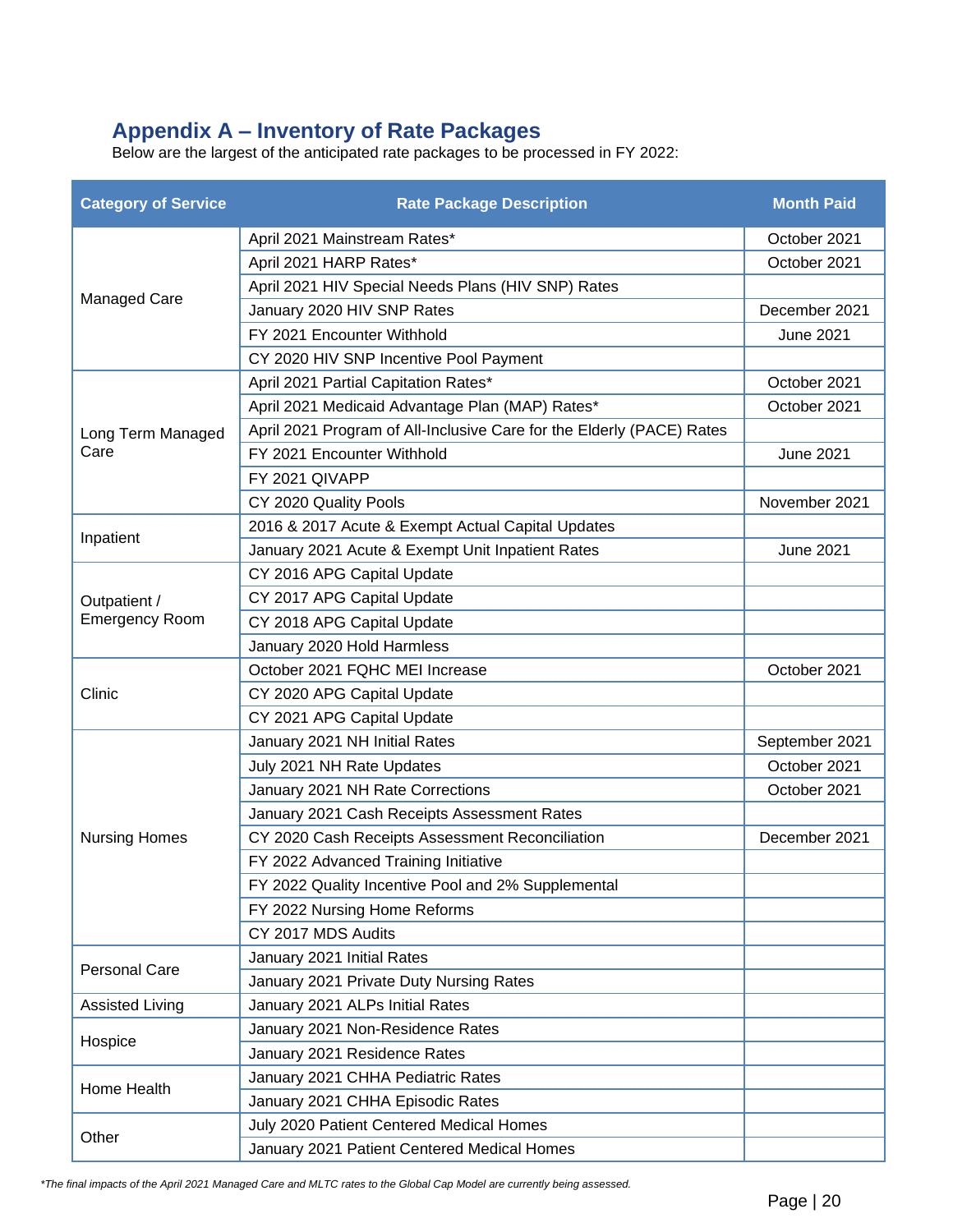### **Appendix B – MRT II Initiatives – FY 2022 Enacted Budget**

**[\(http://www.health.ny.gov/health\\_care/medicaid/redesign/mrt\\_budget.htm\)](http://www.health.ny.gov/health_care/medicaid/redesign/mrt_budget.htm)** 

Below is a condensed version of the FY 2022 Enacted Scorecard which focuses the list on budget actions anticipated to be implemented in FY 2022.

| (State Share \$ millions)                                                                                       | <b>Effective Date</b> | <b>FY22 Enacted</b> |
|-----------------------------------------------------------------------------------------------------------------|-----------------------|---------------------|
| <b>Mainstream Managed Care (MMC) Actions</b>                                                                    |                       | (\$4.40)            |
| FY18 MMC Medical Loss Ratio (MLR) Recoupment                                                                    | 4/1/21                | (\$4.40)            |
|                                                                                                                 |                       |                     |
| <b>Hospital Actions</b>                                                                                         |                       | (\$16.12)           |
| Reduce Hospital Capital Rate Add-on (from 5% to 10%)                                                            | 10/1/21               | (\$8.50)            |
| Discontinue Value Base Payment (VBP) Readiness Funding                                                          | 4/1/21                | (\$7.62)            |
|                                                                                                                 |                       |                     |
| <b>Long-Term Care Actions</b>                                                                                   |                       | (\$42.35)           |
| Electronic Visit Verification (EVV) Savings                                                                     | 4/1/21                | (\$20.00)           |
| FY18 Managed Long-Term Care MLR Recoupment                                                                      | 4/1/21                | (\$22.35)           |
|                                                                                                                 |                       |                     |
| <b>Other</b>                                                                                                    |                       | (\$225.81)          |
| Return Non-Distressed Providers to Lag                                                                          | 4/1/21                | (\$75.00)           |
| <b>Pilot Medical Respite</b>                                                                                    | 4/1/21                | (\$1.31)            |
| Comprehensive Telehealth Reform Package                                                                         | 4/1/21                | (\$39.50)           |
| Offset of State-Only Medicaid Costs                                                                             | 4/1/21                | (\$110.00)          |
|                                                                                                                 |                       |                     |
| <b>Adds</b>                                                                                                     |                       | \$129.00            |
| <b>Nursing Home Reforms</b>                                                                                     | 4/1/21                | \$32.00             |
| Young Adult Nursing Home - Pilot                                                                                | 4/1/21                | \$8.75              |
| Housing Disregard for Personal Care Services (PCS) and Consumer Directed<br>Personal Assistance Program (CDPAP) | 1/1/22                | \$0.10              |
| Expands Post-Partum Eligibility Coverage Between 200% and 223% Federal<br>Poverty Level (FPL)                   | 10/1/21               | \$0.95              |
| Delay Pharmacy Fee-For-Service (FFS) Transition to FY24                                                         | 4/1/21                | \$87.20             |
|                                                                                                                 |                       |                     |
| <b>Avails</b>                                                                                                   |                       | (\$398.18)          |
| Expanded In-Home Services for the Elderly (EISEP) Investment Savings                                            | 4/1/21                | (\$11.30)           |
| Updated State Support Associated with the Delay Pharmacy FFS Transition to<br><b>FY24</b>                       | 4/1/21                | (\$15.00)           |
| Updated State Support Associated with Home and Community Based Service<br>(HCBS) Training Programs              | 4/1/21                | (\$5.00)            |
| Health+ Hospitals (H+H) VBP Credit                                                                              | 4/1/21                | (\$30.78)           |
| Strengthen H+H Delay to FY22                                                                                    | 4/1/21                | (\$207.00)          |
| <b>Nursing Home Case Mix</b>                                                                                    | 7/1/21                | (\$83.33)           |
| COVID-19 Managed Care Rate Reduction Account Receivable                                                         | 4/1/21                | (\$45.77)           |
|                                                                                                                 |                       |                     |
| <b>Net FY 2022 Enacted Global Cap Savings Actions</b>                                                           |                       | (\$557.86)          |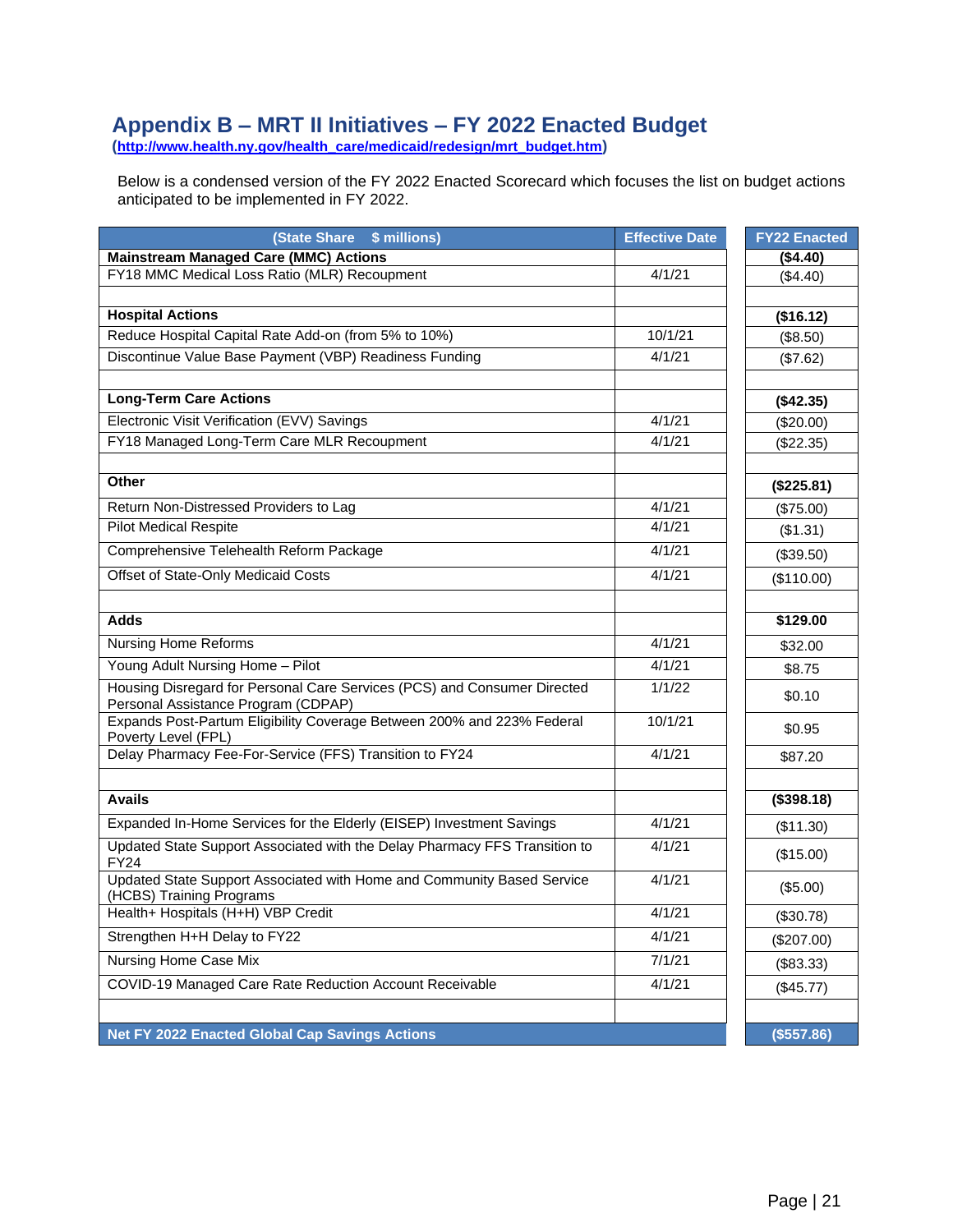# **Appendix C – Regional Spending Data**

The chart below represents total provider spending that occurs within the Medicaid claiming system (eMedNY) through September 2021 for each region. These values represent physically where the services were provided, but not necessarily where the recipient of the services reside.

| <b>Medicaid Regional Spending</b><br>(\$ in millions) |                                  |  |  |
|-------------------------------------------------------|----------------------------------|--|--|
| <b>Economic Region</b>                                | Non-Federal<br><b>Total Paid</b> |  |  |
| New York City                                         | \$8,978                          |  |  |
| Long Island                                           | \$1,444                          |  |  |
| Mid-Hudson                                            | \$1,407                          |  |  |
| Western                                               | \$738                            |  |  |
| <b>Finger Lakes</b>                                   | \$619                            |  |  |
| <b>Capital District</b>                               | \$475                            |  |  |
| Central                                               | \$351                            |  |  |
| Mohawk Valley                                         | \$310                            |  |  |
| Southern Tier                                         | \$269                            |  |  |
| <b>North Country</b>                                  | \$195                            |  |  |
| Out of State                                          | \$54                             |  |  |
| TOTAL                                                 | \$14.840                         |  |  |

More detailed regional information can be found on the Department of Health's website at: [http://www.health.ny.gov/health\\_care/medicaid/regulations/global\\_cap/](http://www.health.ny.gov/health_care/medicaid/regulations/global_cap/)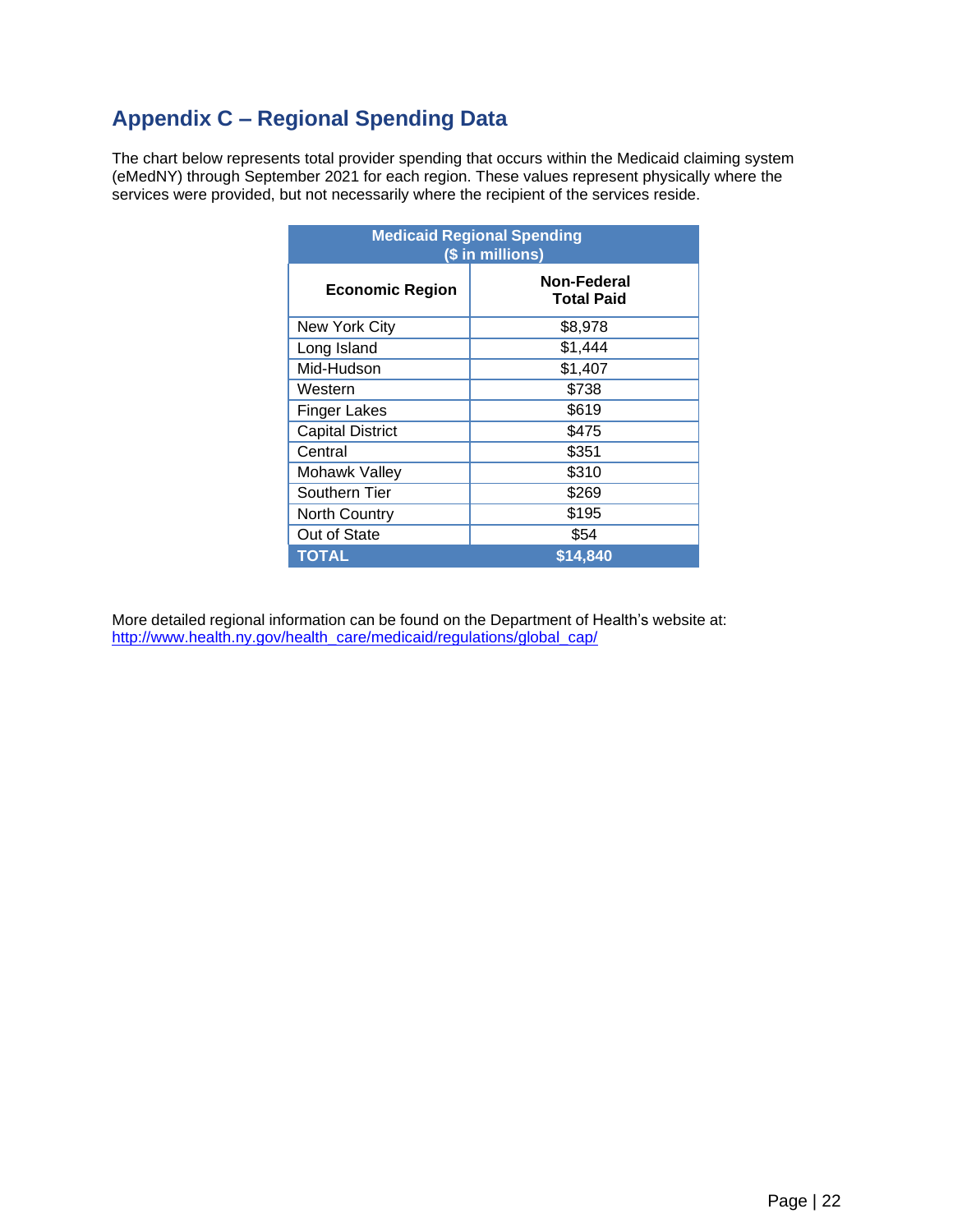# **Appendix D – State-only Payments (YTD)**

| State only Payments (\$ in millions) | <b>Non Federal</b><br><b>Total Paid</b> |
|--------------------------------------|-----------------------------------------|
| <b>Supportive Housing</b>            | \$19.5                                  |
| Alzheimer's Caregiver Support        | \$7.1                                   |
| End of AIDS                          | \$6.0                                   |
| <b>Rural Transportation</b>          | \$4.0                                   |
| Assisted Living Voucher Demo         | \$3.3                                   |
| <b>MLTC Ombudsman</b>                | \$2.2                                   |
| <b>VAPAP</b>                         | \$1.5                                   |
| <b>CSEA Buy-in</b>                   | \$1.0                                   |
| <b>Primary Care Service Corps</b>    | \$0.4                                   |
| <b>TOTAL</b>                         | \$45.0                                  |